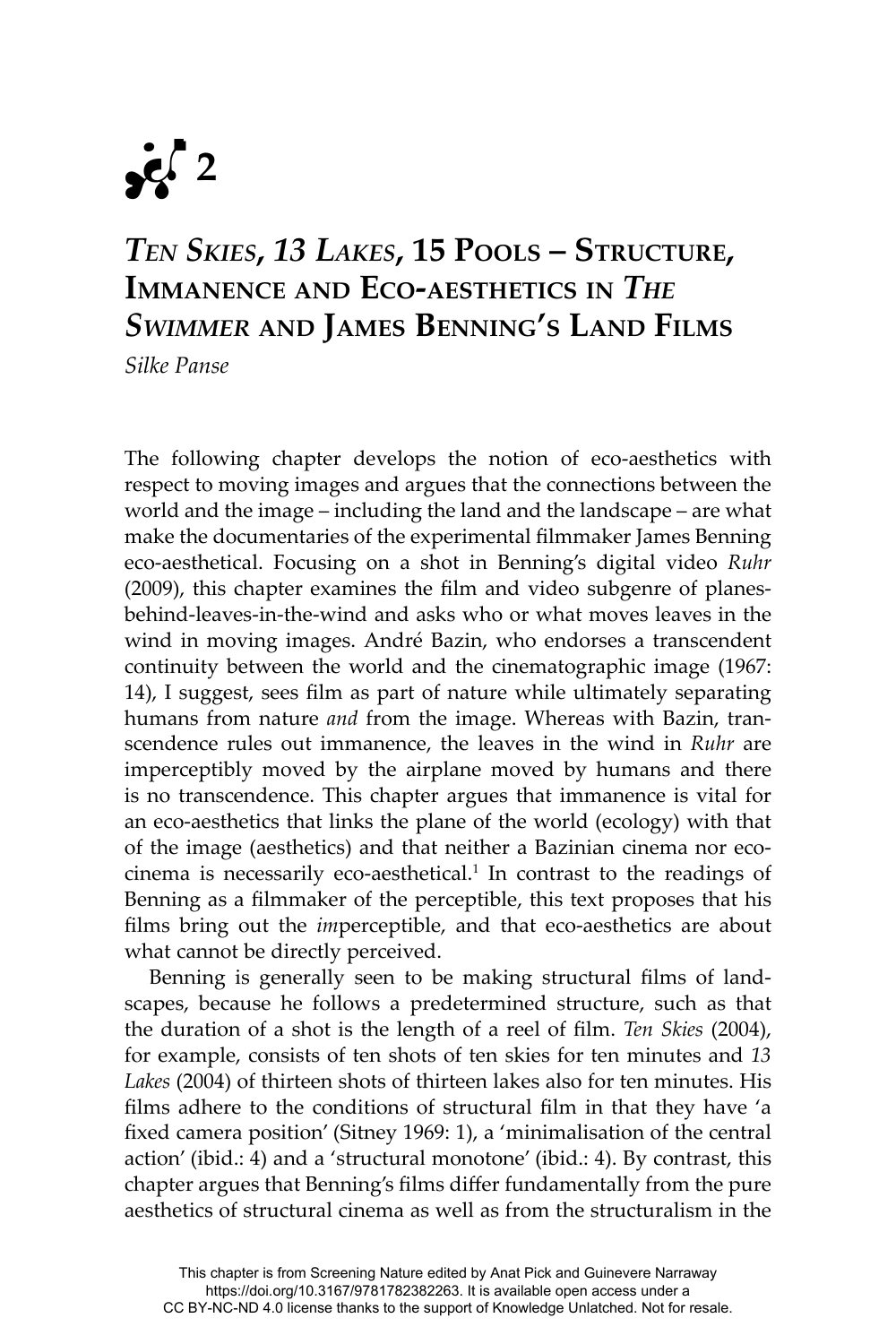Hollywood movie *The Swimmer* (Perry and Pollack, 1968), which I shall term a structuralist film. Instead, I suggest that Benning's films are poststructural, that he makes impure rather than pure films and that they are not of landscapes, but of land.

# **The Dehumanised Nature of Human Consciousness**

In 1967, Gilles Deleuze observed that, in structuralism, it is space itself which is structural: 'places in a purely structural space are primary in relation to the things and real beings which come to occupy them' (2004: 174). While linguistic structuralism differs from visually determined structural film, the fact that space dictates relations through structures – and that the structure of these relations is spatial – also applies to structural films of nature. Experimental films of landscapes such as those by the Canadian Michael Snow or the British filmmaker Chris Welsby explore the parameters of space through decentred camera movement in multiple directions on self-constructed tripods. This is a nature devoid of humans. Deleuze mentions structural film briefly and writes about Snow's *La Région Centrale* (1971), filmed in the mountains of North Quebec: 'Snow films a "dehumanised landscape", without any human presence, and puts the camera under the control of an automatic apparatus which continually varies its movements and angles. He thus frees the eye from the condition of relative immobility and of dependence on coordinates' (Deleuze 1992: 230). This vision 'remains that of one eye only, but it is an empty, hyper-mobile eye'.<sup>2</sup> P. Adams Sitney, who defined the term 'structural film', extends this eye to the mind: 'It is cinema of the mind rather than the eye' (Sitney 2002: 348). These structural films of landscape have severed their connections with humans. But the 'dehumanised camera' (ibid.: 359) without an operator serves only human consciousness. Sitney writes about *La Région Centrale* that, 'the film-maker elaborated on the metaphor of the moving camera as an imitation of consciousness' (ibid.: 356). When Sitney states that 'the persistent viewer would [consciously] alter his experience before the sameness of the cinematic image' (ibid.: 351), specificity is read as 'sameness' without any acknowledgement of the diverse material relations between the medium, the machine, the depicted and the filmmaker. In what has been called 'pure film' (James 1989: 236), first, the material relations of what is in front of the camera are reduced to those of the cinematic image, and second, what is in the image to our conscious and rational viewing. The only material that is included in Sitney's consideration is cinematic material (ibid.: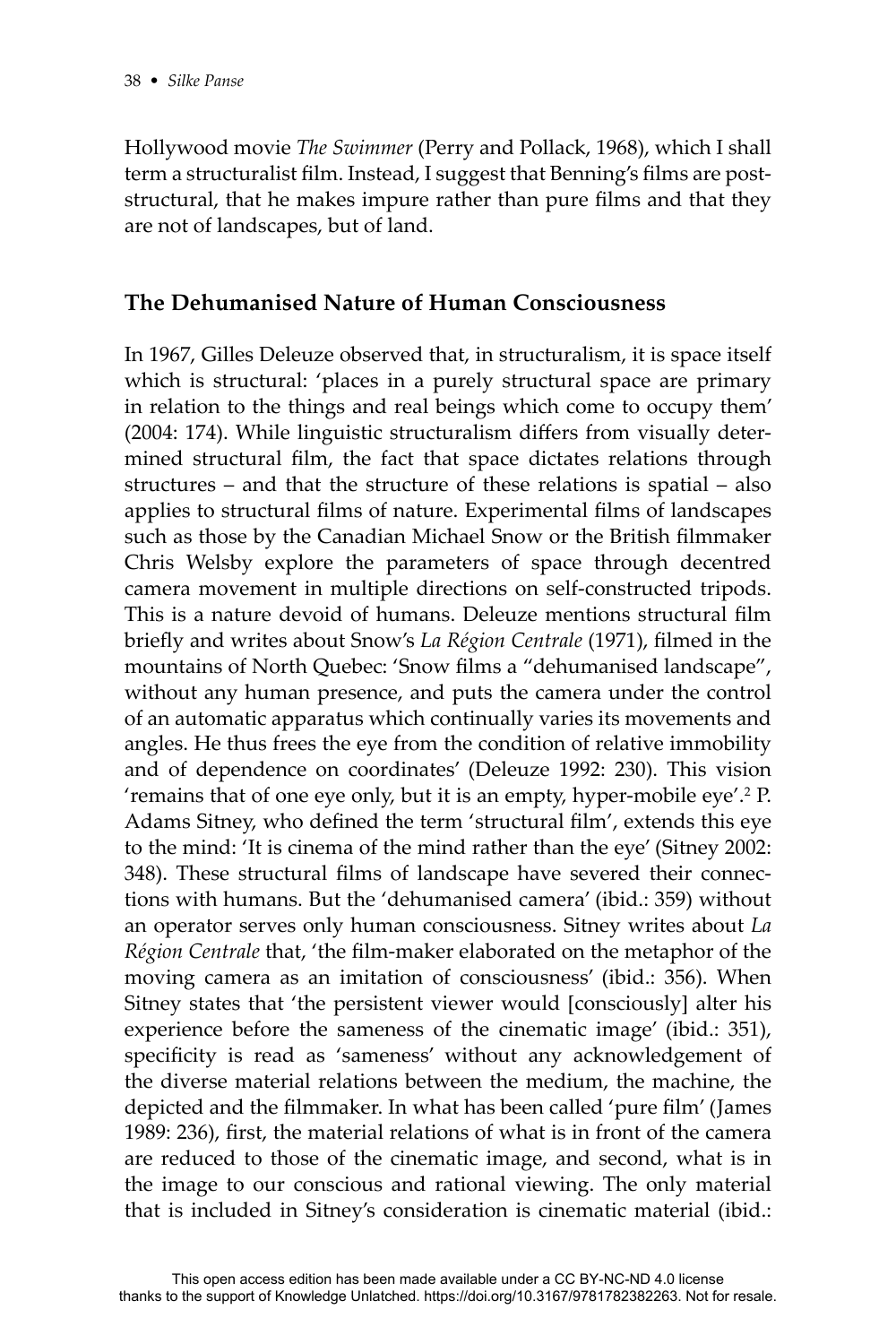359). Consequently, it does not matter what the film shows, be that nature in *La Région Centrale* or a room in *Wavelength* (Snow, 1967): 'The specific content of both films is empty space' (Sitney 2002: 356). The eye is linked to the brain with no material connections between them and what is being looked at. Nature is merely a backdrop for human consciousness without any materiality and life of its own.

# **Structuralist Pools**

'God, look at that water. And look at that sky!' Neddy Merryl (Burt Lancaster) enthuses in *The Swimmer* (Figure 2.1), looking offscreen down at the pool and then up at the sky. If Neddy could look at the water in *13 Lakes* and the sky in *Ten Skies*, their material existence would be apparent. But as a character in a structuralist fiction film, Neddy desires a nature from which he is disconnected. In the film adaptation and John Cheever's short story (1964)*,* Neddy swims home through an eight-mile long string of pools with only mediated access to nature in his suburban neighbourhood. In *The Swimmer*, nature is thoroughly stratified. The water in one of the pools has been filtered so much that when offered clear alcohol in a glass, Neddy jokes that he just wants a bit of the pool water. The fluids he puts inside him are as clean as the ones he swims in. Nature is partitioned into 'the lawns, the gardens, the woods, the fields' (Cheever 1985: 722) – and, of course, pools. 'Pool by pool, they form a river, all the way to our house', gushes Neddy, calling



**Figure 2.1** Neddy Merryl (Burt Lancaster) looks at the sky in *The Swimmer* (Perry and Pollack, 1968)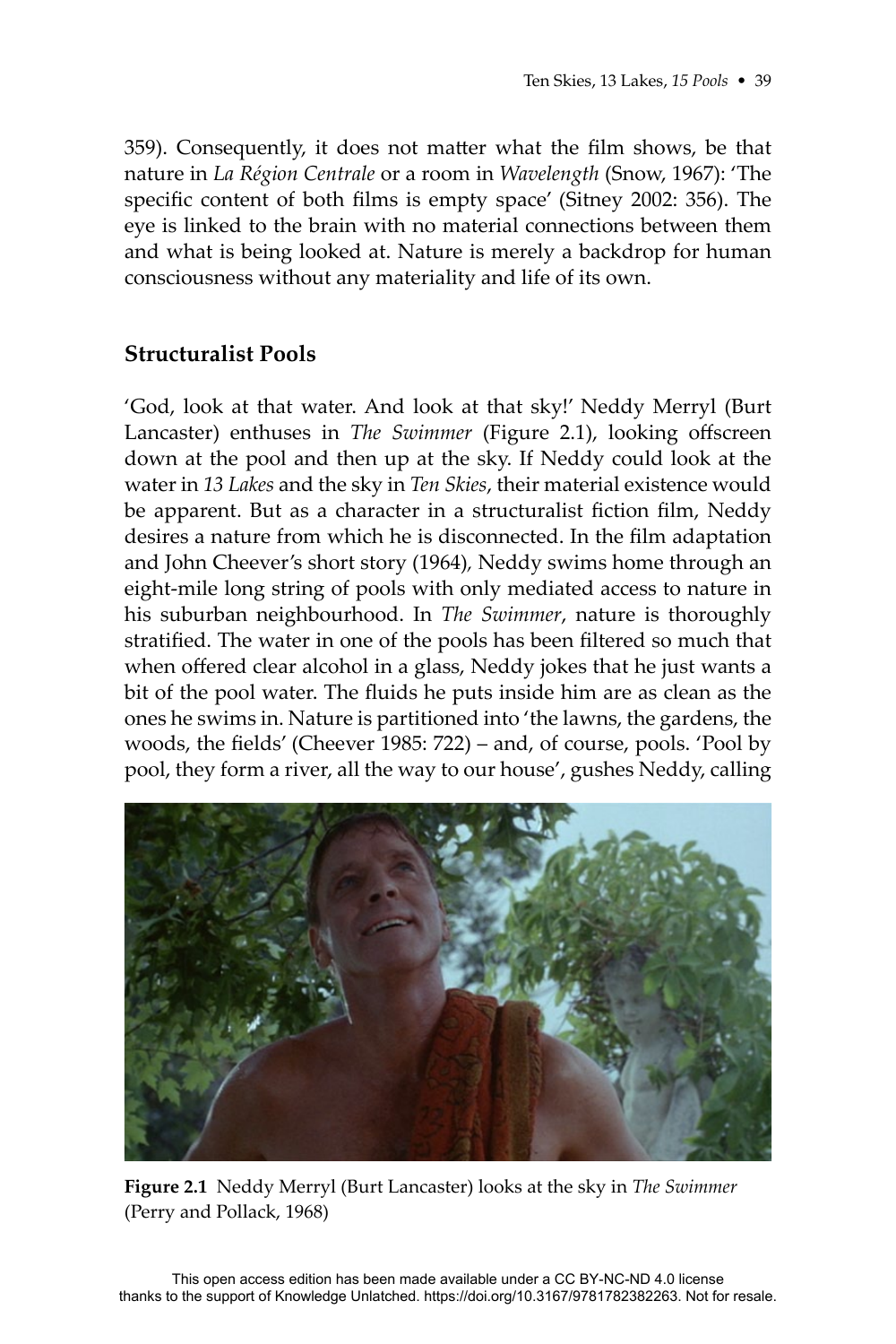the 'stream' of pools after his wife, 'the Lucinda River'. Neddy maps out his route home through a list of names of pool owners.

In structuralism, relations are not material, but symbolic. The structures that run through human and nonhuman nature and culture are the same. 'Father, mother, etc. are first of all sites in a structure', observes Deleuze (2004: 174), also citing the psychoanalyst Jacques Lacan: they 'model their very being on the moment of the signifying chain which traverses them' (ibid.). In *The Swimmer*, nature belongs to couples. Individual psychology is 'determined by a transcendental topology' (ibid.). The 'subjects' of structuralism 'are above all the places in a topological and structural space defined by relations of production' (ibid.). Because 'the sites prevail over whatever occupies them' (ibid.), structuralism is transcendental. The structures the swimmer passes through are already in place, and are merely repeated through him. For structuralists like Lacan, 'structure is incarnated in realities and images according to determinable series' (ibid.: 172). A discontinuation threatens the whole series, or as Cheever notes when the swimmer happens upon an empty pool: 'This breach in the chain of water disappointed him absurdly' (Cheever 1985: 717).

When the swimmer finally arrives at his home, it is overgrown with nature. The tennis courts where he had imagined his daughters playing are desolate and covered in leaves. Water is not contained in pools anymore, but has turned into a thunderstorm pouring down onto him. Exhausted, freezing and seeking solace, he limps barefoot in his trunks to the door of his home and finds it locked. While Neddy desperately bangs on the closed door, the camera pans through a broken window into the house that is deserted, without his wife and daughters. The home is as empty and inaccessible as the subject. 'Structuralism is not at all a thought that eliminates the subject, but a thought that shatters it and systematically distributes it', writes James Williams (2009: 53). In *The Swimmer*, the subject is shattered, both physically and metaphorically. The swimmer pursues a quest for an origin that turns out to be empty, in a structuralist film with a grid of pools and an empty centre.

*The Swimmer* has a signifying chain, but no story. In the film adaptation, it is as if Hollywood is trying to counter the fact that the original does not have a narrative arc but a geographical line with a hysteric casting of nature as the incompatible object of desire: not a femme fatale*,* but a *nature fatale.* This anxiety of the human being overwhelmed by nature is present only in the film version. Its default realist image is more vulnerable to the impact of nature than literature because of the environment's indexical imprint on the celluloid; because the materiality of film is more part of the environment than the semiotics of language.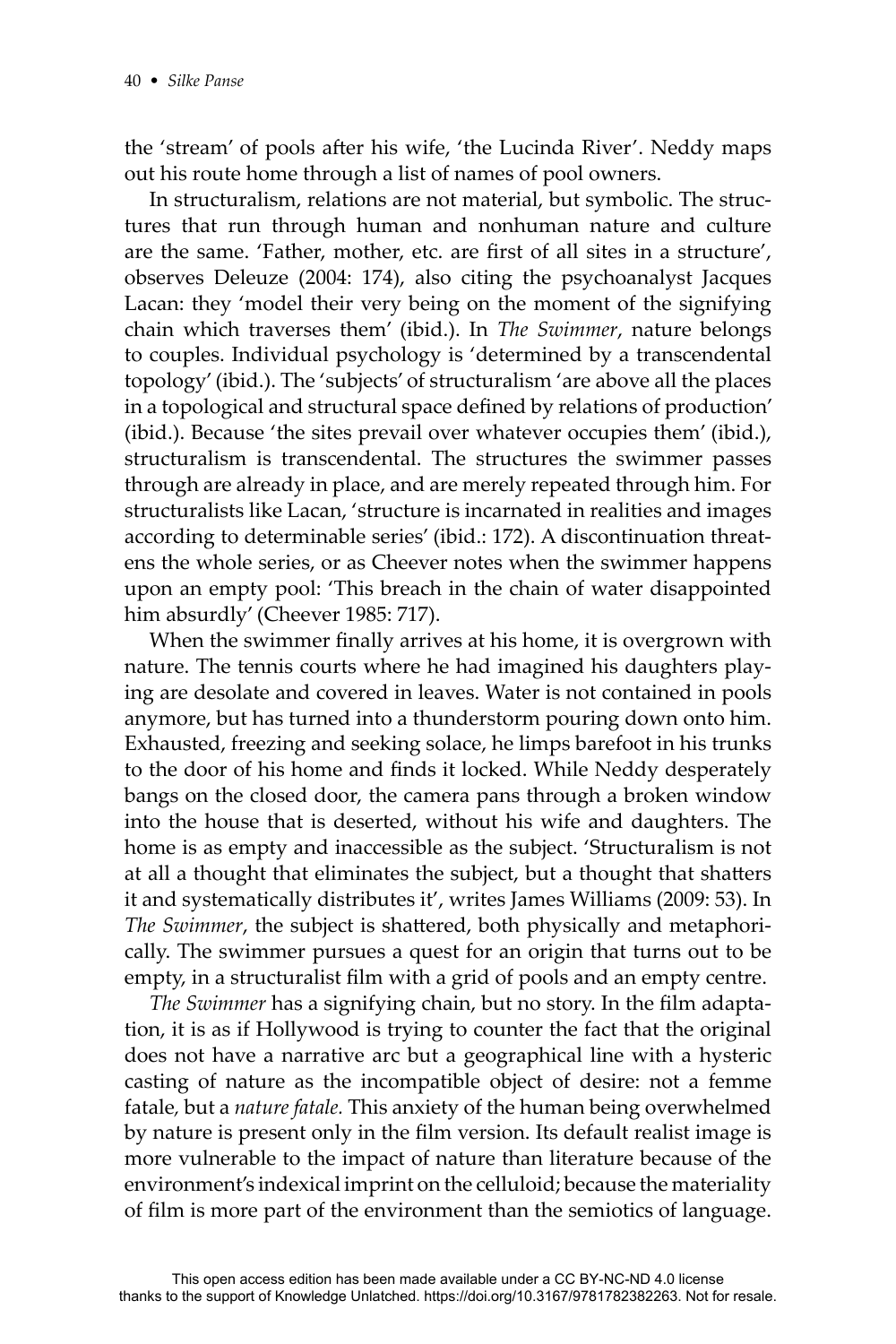The fear that the structure might not hold up against materiality (that it might not be everything) materialises only in the film. Nature as nature does not feature in Cheever's story. The short story revolves around the emptiness of only existing in language. In Cheever's original, no nature has taken over what used to be Neddy's home, only his car has a rusty door handle and his house a loose rain gutter. The incompatibility of man and nature, which is first idolised and then becomes life threatening, is only developed in the screenplay where it is integral to the film's *dénouement*. Ageing is not as threatening in language as it is for a character in a Hollywood film. In the film, nature denotes decay and is set against the human subject who is not a part of it. While at the beginning of Neddy's journey, nature signifies life, at the end of it, nature means aging and death. The closer the swimmer gets to nature, the more he is separated from other humans and physically worn out. Nature is not compatible with human structures. In *The Swimmer*, nature is what Lacan would have called the Real and inaccessible.

There is a gap between what Neddy had imagined and what is actually there. He starts his day vigorous and fit for his age and nearly drowns in one of the pools by the end of it. The day could have lasted months or years. Leaves are falling in what seemed to be summer. The line of pools is not only spatial but also temporal, or as it has been described at the time: 'Neddy is swimming through his past to the nameless horror of an unrefracted present' (Canby 1968). The unrefractedness in this structuralist film is the empty space the human subject finds when it looks for its origin and is faced only with unstratified nature. The empty home the swimmer returns to – revealed through the square of a broken window – is like the empty object at the centre of structuralism: its lack of identity is what enables the structure (Deleuze 2004: 188). Only because of this unoccupied space can structures proliferate: 'There is no structure without the empty square, which makes everything function' (Deleuze 1990: 51). The subject is constructed in its subjection: 'The subject is precisely the agency which follows the empty place: as Lacan says, "less subject than subjected – subjected to the empty square"' (Deleuze 2004: 190). The structures are humanly determined, also in nature. The swimmer is the nomadic subject of structuralism, incapable of achieving completion, and separate from any materiality.

#### **Post-structural Skies**

For the structural anthropologist Claude Lévi-Strauss, although structures develop differently in different environments, these are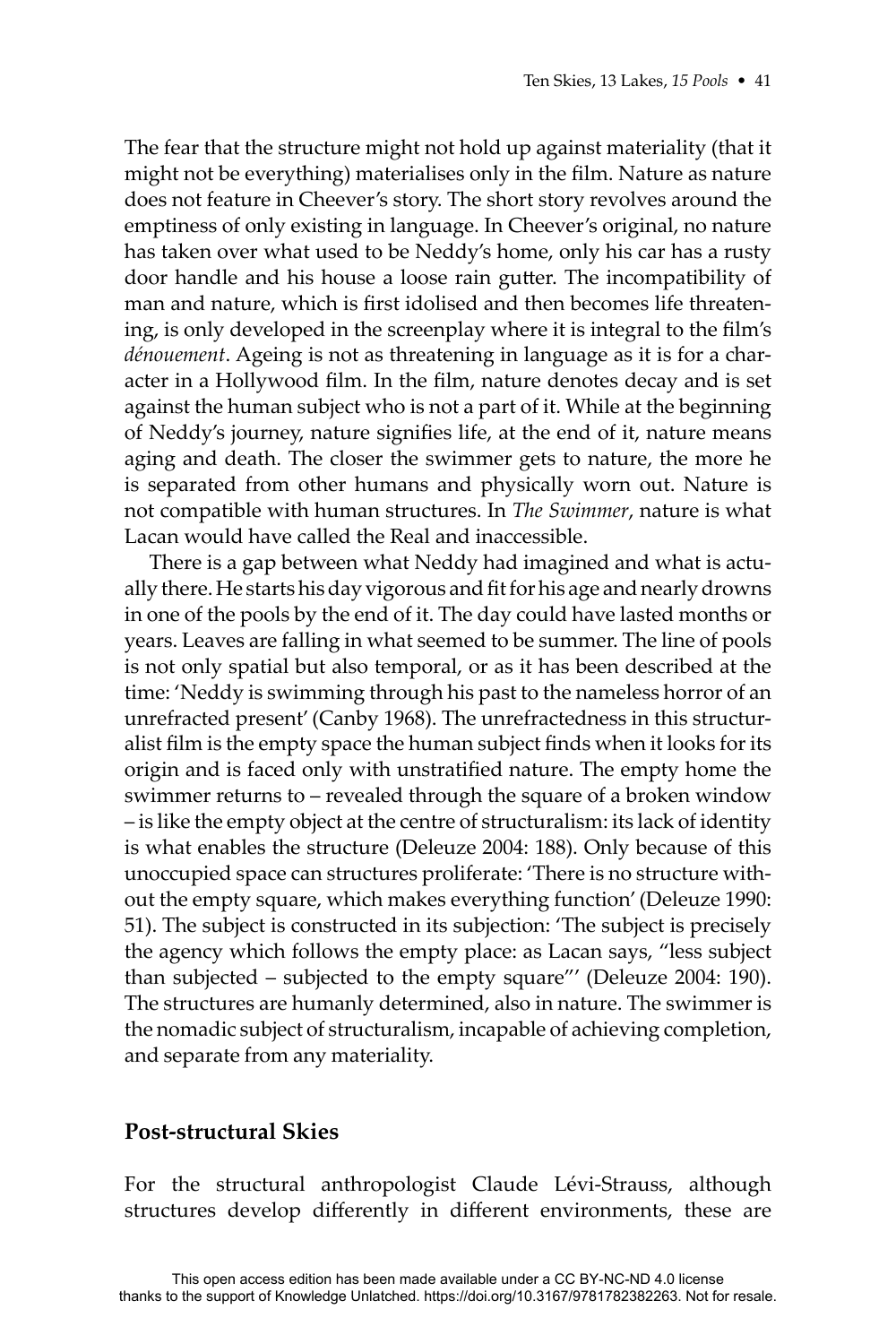'integrated into ideological systems' (1985: 110). Even the sky is populated by humans and their stories: 'in the sky, the hero meets two old women' (ibid.: 111). Lévi-Strauss looks at the sky as part of a myth that is cast as an apparently 'objective' structure, rather than an underlying origin. In structuralism, elements determine each other and themselves in symbolic relations (Deleuze 2004: 176). Structure incarnates itself in its own series (ibid.: 172). Structuralism translates difference in negative opposition and 'when difference is read as opposition it is deprived of the peculiar thickness in which its positivity is affirmed' (Deleuze 1997: 205).

Deleuze suggests a new structural space that coincides more with Benning's films than with structural or structuralist films. Benning's films are not merely about a structure of, in themselves, negative and empty elements that only acquire signification in combination. The films positively affirm the material presence of a lake or a sky. While the swimmer swims through empty signifying chains, Benning's *13 Lakes* bring out the thick materiality of difference and the minimalist images fill up with our thoughts. But each lake also becomes more singular as part of a series than it would merely as an individual lake, or even just a still image: 'structure has a value of its own' (Williams 2009: 47). The structure of Benning's films generates a new space, which can neither be abstracted nor repeated.

While in structural and structuralist film the subject of the structure is structure (Deleuze 2004: 178), Benning's films go beyond the structures they employ. They are not about the structure *of* something and are merely structured according to a principle, but they generate something new. The structures of Benning's films do not repeat questions that 'always find the answer that they deserve as a function of the symbolic field in which they are posed' (ibid.: 182). By moving beyond a symbolic structure that produces the original they are able to discover material economies, for instance that of water in the California Trilogy. Benning's skies and lakes are not structured through a grid of singular points that pervade the whole film. Because the structure of Benning's films – like the length of a film reel, or the time a train takes to pass through the frame or a cigarette takes to be smoked – is external and not combinatory, it allows the films to be open.

Parodying structural filmmaking, Peter Greenaway's *Vertical Features Remake* (1978) lists arbitrary tree trunks and wooden posts in nature in quick succession. Since the trunks are only there to signify a vertical feature, they merely repeat the structuring element. While new thought unravels when watching a Benning film, thinking does not move beyond recognising already existing structures in *Vertical Features*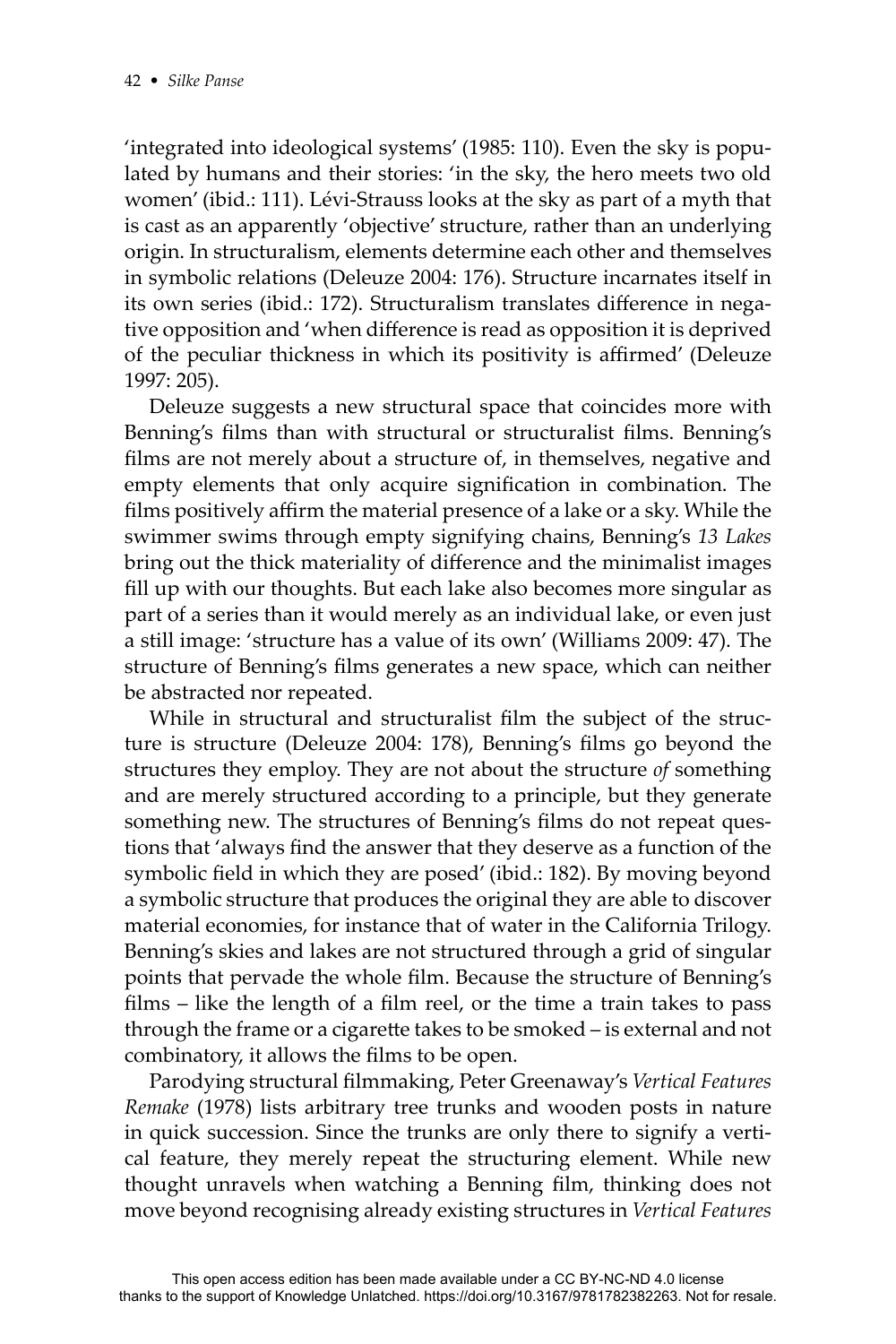*Remake*. As a parody of a structural film, it remains structural. By contrast, the external structure of Benning's films and the long duration of shots allows for an opening up from the inside. Félix Guattari would call this the 'praxic opening-out which constitutes the essence of "ecoart"' (2005: 35). Benning describes his structural framing as 'a container that allows a freedom'. 3 Using the same metaphor, Claire Colebrook finds that in structuralism there are no external containers: space is 'the effect of a synthesis of points, not a container or ground' (2006: 195). But in Benning's films, new relations can be thought in each shot. There is no latent structure incarnated, no inherent skyness or lakeness in an abstract structural relation. The sky or the lake is not structured, only the film. While the shots of *Ten Skies* might all be of the same length and of the sky, they are no generalities abstracted from particular examples. They do not tell us that all skies are the same, or that it all comes down to the same sky. The structuring elements differ qualitatively from what they generate. Not only is each sky and each lake different, but in one shot the cloud, the smoke and the steam continue to change or the same object changes over several shots.

The ephemeral clouds in *Ten Skies* could have been isolated as an aesthetic event, or dramatised like in a nature programme on turbulent weather that presents nature as a spectacle, but for Benning, 'there is no need at all to call on a transcendence' (Deleuze 1994: 17); instead, the singularity of the mundane is appreciated. Often the cause for what we see in the image remains offscreen, such as what produces the steam or the smoke in the skies of *Ten Skies.* What looks beautiful could be pollution, problematising the deceptiveness of an isolated aesthetics in an eco-aesthetical move. By not tracing an image, subject or an object back to their original source, the films focus on the singularities of what we see and hear.

Water, sky and wind are collective forces of moving materials (unlike human or nonhuman animal nature, there is not one individual wind or sky). A sky can be framed, but one sky cannot be separated from another in terms of its matter, only arbitrarily in a frame or by a set point in time (or by seeing symbolic structures in it). Already in the mid-nineteenth century, the art critic John Ruskin criticised 'the old masters' for separating the cloud from the sky and the fact that 'no kind of connection is ever hinted at' (1913: 219). His topics in *Modern Painters*, such as the skies and water, are like those of Benning's films of the same elements. Benning shares Ruskin's appreciation of changeability and mutability. Even if painters have to freeze change, it was already clear that nature is 'never the same for two moments together' (ibid.: 217). Something that is changing while keeping the connection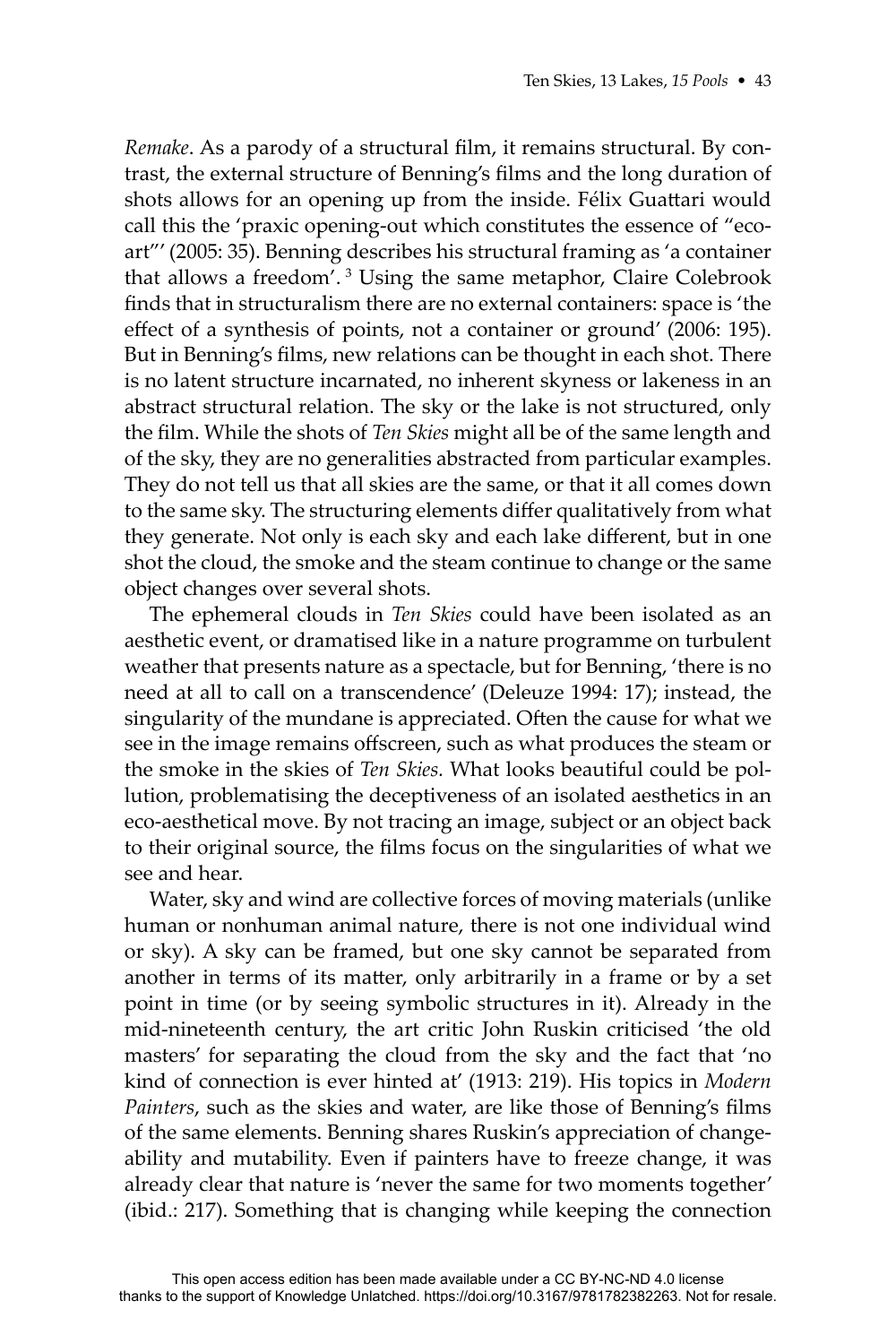between the different elements thus reveals what Deleuze would call its consistency. What happens in the frame is 'an opening into consistency' (Deleuze and Guattari 2003: 334). The plane of consistency cuts across 'chaotic variability' (Deleuze and Guattari 2009: 208) and 'concretely ties together the heterogeneous, disparate elements' (Deleuze and Guattari 2003: 558) in a consolidation of multiplicities. It is opposed to that of structuration with lines of selection 'that reduce production to representation' (Deleuze and Guattari 2000: 310) and is united under a 'plane of organisation' (Deleuze and Guattari 2003: 558). The plane of consistency is also called the plane of immanence.

#### **Eco-aesthetics and Imperceptibility**

The term 'eco-aesthetics' brings together two separate planes, that of ecological materiality and that of the image. We cannot make images of a burning nuclear reactor from nearby without being affected by its radioactivity. Documentary images are not separated from what is depicted in them; they are part of the world. The immanence of the world to the work and the artist is an ethical and ecological issue. Images are not just visual. The image and the filmmaker are parts of 'the environment' that is not only around us, but goes through us. In their emphasis on the materiality of only the medium and on medium specificity, experimental and avant-garde film and video have often not been eco-aesthetical. Pure film assumes a position separate from the relations of the world. In the legacy of the avant-garde, the artist is separated from the world and the work from its environment. For an eco-aesthetics, we have to leave the avant-garde's aesthetics of disconnectedness as well as the phenomenological stance of the artist as recording mere impressions. The filmmaker or artist, the work and the 'context' or the 'environment', all belong to the same plane of immanence. Images cannot merely be about pure aesthetics anymore. Images and their makers (or takers) are part of the world. Film and video needs to leave pure aesthetics. Images can only be impure.

It is also necessary to distinguish eco-aesthetics in moving images from an ecocinema that is driven by human argument and content. Ecocinema is said to be built on 'the capacity to choose consciously', which 'is uniquely human' (Willoquet-Maricondi 2010: 45). This emphasis on conscious choice makes ecocinema a Cartesian endeavour that separates humans from the rest of nature, exactly the reason why there is the need for an ecocinema in the first place. 'Cognitive estrangement' – conscious distancing – is regarded as a premises for 'environmental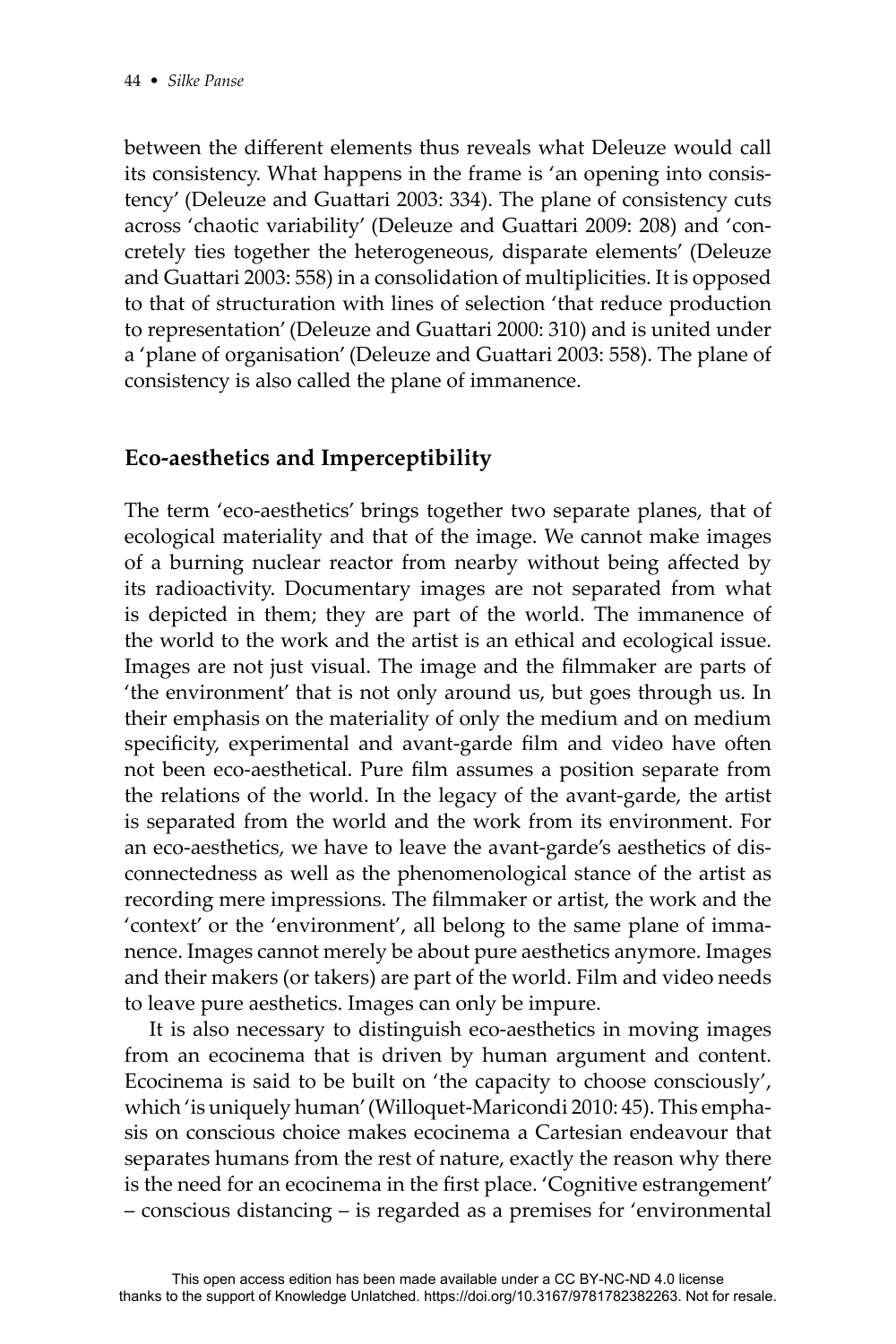awareness' (Ingram 2012: 45). Like structural film, this ecocinema too is very much a rational cinema. The ecocinema of Hollywood fiction films and eco-documentaries in which eco-logical connections are made only at the level of content cancels out eco-aesthetics. Narrative cinema – including ecocinema – is not eco-aesthetical because it overcodes through human subjectivity and argument. A film can also be eco-aesthetical without images of nature. A one-hour shot of the steam of a coke-plant chimney in *Ruhr* (2009) might not show nature, but if a film would only be eco-aesthetical if it portrayed nature, then ecocinema would be in danger of using contemplative images of nature to recycle the picturesque. Benning's films do not represent an ecological subject matter. They are eco-aesthetical precisely *because* they do not represent subjects or a subject matter as separate and closed systems. Eco-aesthetics operate through forces rather than conscious actions. Benning's documentaries do not impose, but generate passive creation: 'contemplating is creating, the mystery of passive creation' (Deleuze and Guattari 2009*:* 212). Contemplation becomes a subject that 'fills itself with what it contemplates' (ibid.). All things are contemplations, 'not only people and animals, but plants, the earth and rocks' (ibid.).

But the difference between ecocinema and eco-aesthetics is not just one between content and form, or a repetition of the two avant-gardes of the 1920s (such as Eisenstein vs. Léger) and the 1960s (such as Godard vs. Brakhage) (Wollen 1982). Both are modernist avant-gardes distanced from the world; one in historical materialism and through alienation, the other through a materialism of the materiality of the medium, as in Greenbergian modernism or pure cinema, 'an art of pure signifier detached from meaning as much as from reference' (ibid.: 95). Neither connects the image to the world in a new materialism of eco-aesthetics.<sup>4</sup>

Appreciations of moving images of nature are often rooted in phenomenological experience. Scott MacDonald, for example, defines ecocinema as providing 'an evocation of the experience of being immersed in the natural world' (MacDonald 2004: 108). Instead, I would say that our materiality and that of our images are part of the environment, which is why we cannot be immersed in them. We cannot be immersed in immanence. Post-environmentalists convincingly point out that 'if humans are part of the environment then the concept of environment is meaningless' (Shellenberger and Nordhaus 2006: 198). We are part of the environment, or perhaps rather, 'we are the environment'<sup>5</sup> and the environment is us, or in other words: 'We are vital materiality and we are surrounded by it' (Bennett 2010: 14). We are all organisms. Benning's films do not manifest an environmentalist view of a nature separated from humans.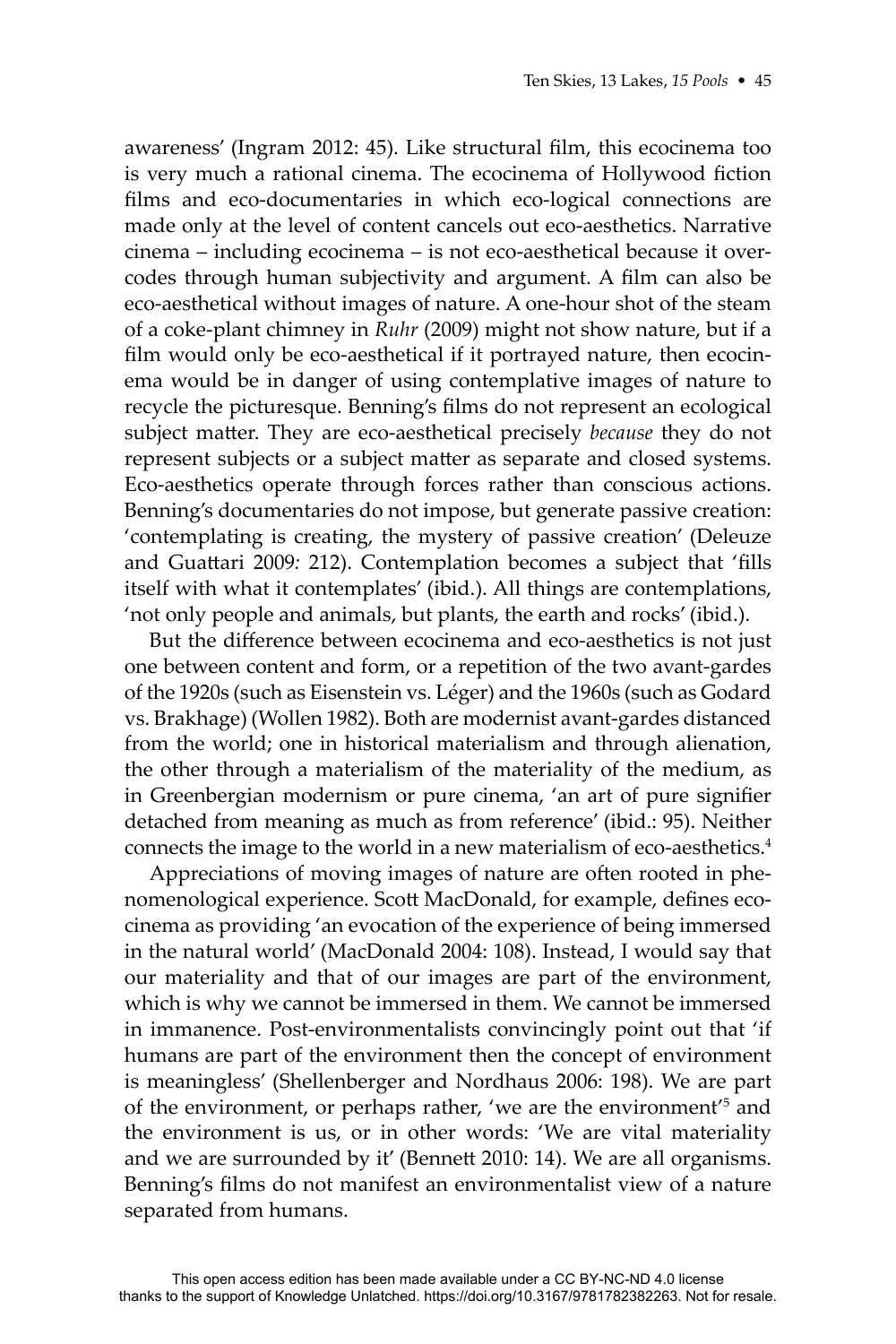Benning's films have been claimed for structural as well as phenomenological readings despite the fact that these are built on opposing philosophies. The cinema of apperception – structural film – where 'apperceptive strategies come to the fore' (Sitney 2002: 348) should be unreadable in phenomenological terms of perception. Phenomenology asks us to look and listen without any references. But Benning's emphasis on looking and listening is only the first step of an artist generating a work. It follows a rejection of a pre-given individual subjectivity. In his classes, he famously asks his students to forget their personal narratives and any attempts of dramatisation and to merely experience what is happening for a long time in a not very eventful place. Unlike phenomenology, for Benning, looking and listening is vital for forging new perceptions and connections rather than repeating previous ones or memories of experiences. In the resulting film, the sounds and images are framed and composed and often sounds from different sources are added. When we watch the product of this process, we see different assemblages to those perceived at the time by the filmmaker. Thought is produced in the process of generating these images. The eco-aesthetic connections of Benning's films become apparent from what we cannot, or what we cannot *immediately* perceive.

#### **Planes in the Plane of Immanence**

After several shots of things reassuringly moving, Benning's first digital video *Ruhr* shows foliage not in movement. If this were shot on celluloid, the film grain would still be moving, or the projection would make little jolts, even if nothing moved in front of the camera, but because the images are in high definition, we cannot see anything moving.6 Since there is also no perceptible sound and this stillness continues for nearly two minutes, a fear that not only the movement *in* the images, but that the movement *of* the images has stopped became palpable at the premiere of the video at the Duisburg Documentary Film Festival in the Ruhr area of Germany, where it was shot. After a couple of long minutes of stillness, a plane flies behind the foliage and we hear its sound. Everyone breathes a sigh of relief. The leaves remain static, though, and stay like this again for a while after the plane has gone. After half a minute, the wind picks up and leaves fall, then dies down again and stillness returns. Then another plane flies behind the foliage and, again, only after a while do the leaves move. At this point, we recognise it is the plane that makes the wind move and the leaves fall, only that the wind arrives much later than we see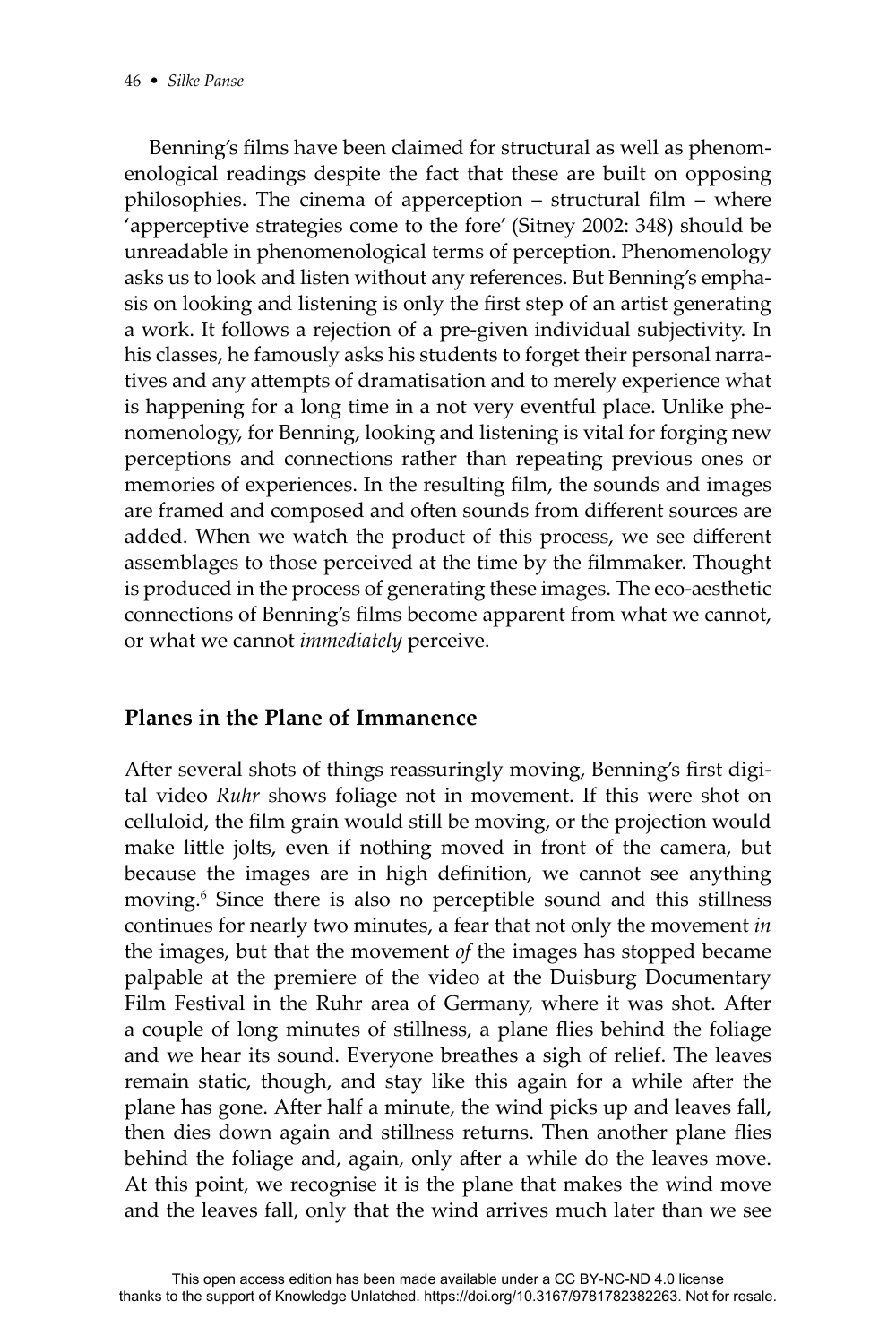

**Figure 2.2** Leaves and plane in *Ruhr* (Benning, 2009)

and hear the plane. This process repeats itself several times during the eighteen minutes long take which makes us aware how we cannot immediately see the way things affect one another and that we understand the impact of an action only later. In what could be a description of the time between the moment of the plane flying and the waiting for the wind moving the leaves and the image, Deleuze (2001: 29) writes: 'This indefinite life [of the plane of immanence] does not itself have moments, close as they may be one to another, but only between-times, between-moments; it doesn't just come about or come after but offers the immensity of an empty time where one sees the event yet to come and already happened'.

Today, the exceptionality of foliage moving in the first Lumière cinematograph screenings has changed to the exceptionality of foliage *not* moving in high definition. We think moving images should be seen to move, even if the objects depicted in them are momentarily still. The temporary suspension of movement makes us aware of an anxiety that the movement could stop, as if the ceasing of movement in a film means the end of our life that is so determined by images. Deleuze wrote about the celluloid image: 'At the point where the cinematographic image most directly confronts the photo, it also becomes the most radically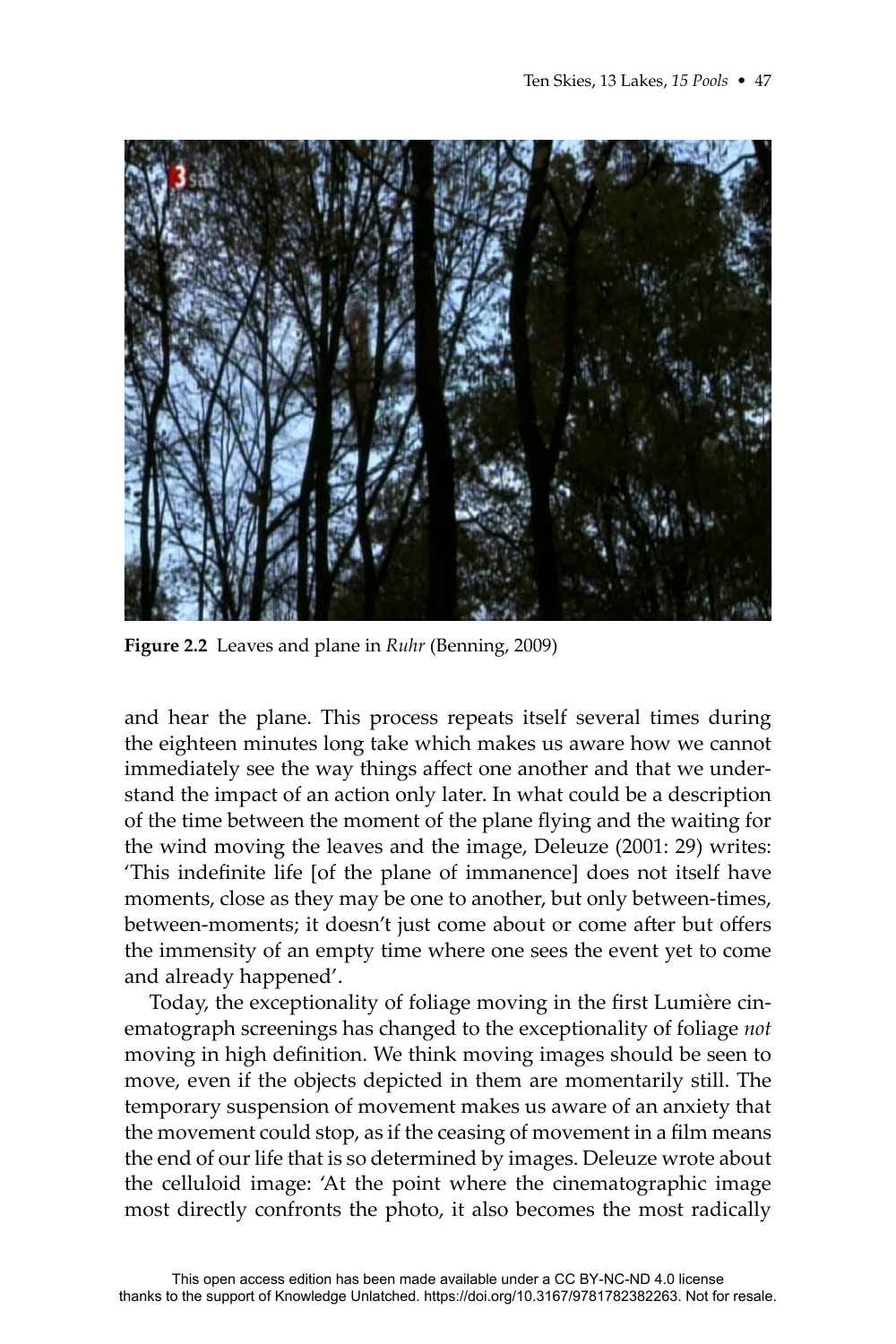distinct from it' (1994: 17). Stillness is even more approximated in this digital long take. While one might think that because of its material properties, celluloid manifests eco-aesthetical connections better than the abstract digital image, the ontological stasis of the digital (which in action cinema ironically excels in generating an excess of artificial movement) captures the stillness before the plane's impact much better than celluloid and allows the ecological issues at stake to become perceptible. 'What we must do is reach the photographic or cinematic threshold' Deleuze and Guattari (2003: 281) called for. This shot in *Ruhr* reaches the threshold of high-definition video. In contrast to computergenerated images, the indexical link of digital documentary images to what they depict enables us to make the connection between the plane and the wind. The plane generates its own ecosystem, which the movement in the moving images is part of. 'Abstraction' writes Franco Berardi, 'reaches its perfection in the digital era. The labour of physical transformation of matter has become so abstract that it is now useless: machines can replace it completely' (2009: 61). Benning's first high-definition video *Ruhr* brings the material labour of the nonhuman protagonists to the fore through the abstract labour of digital video. In what could be called 'impure video' – and unlike in much experimental, 'pure' cinema – the materiality of the medium does not prevent contemplating the material connections of the world it depicts, but instead brings out the imperceptible.

#### **Leaves in the Wind**

Leaves moving in the wind have been a recurring subject since the earliest cinema. To seeing the first cinematographic images of leaves rustling in Lumière's *Repas de bébé/Baby's Dinner* (1895), the audience, who was used to the motionless proscenium arch, reacted with amazement, even if their motion was only in the background of the human action. But it was not the case that *any* movement was seen as exceptional to an audience that had not seen moving images before. The viewers accepted the movements of the human subjects at the dinner table, 'because they were perceived as part of the performance' (Vaughan 1999: 5), even if those were apparently natural acts like feeding a baby. But that objects without consciousness should move undirected by humans on the screen – that was astonishing, even if it was regarded as normal that leaves move without human help in life. The shock was that plant nature seemed to suddenly have come to life on screen, when leaves were not supposed to move without human direction. So in the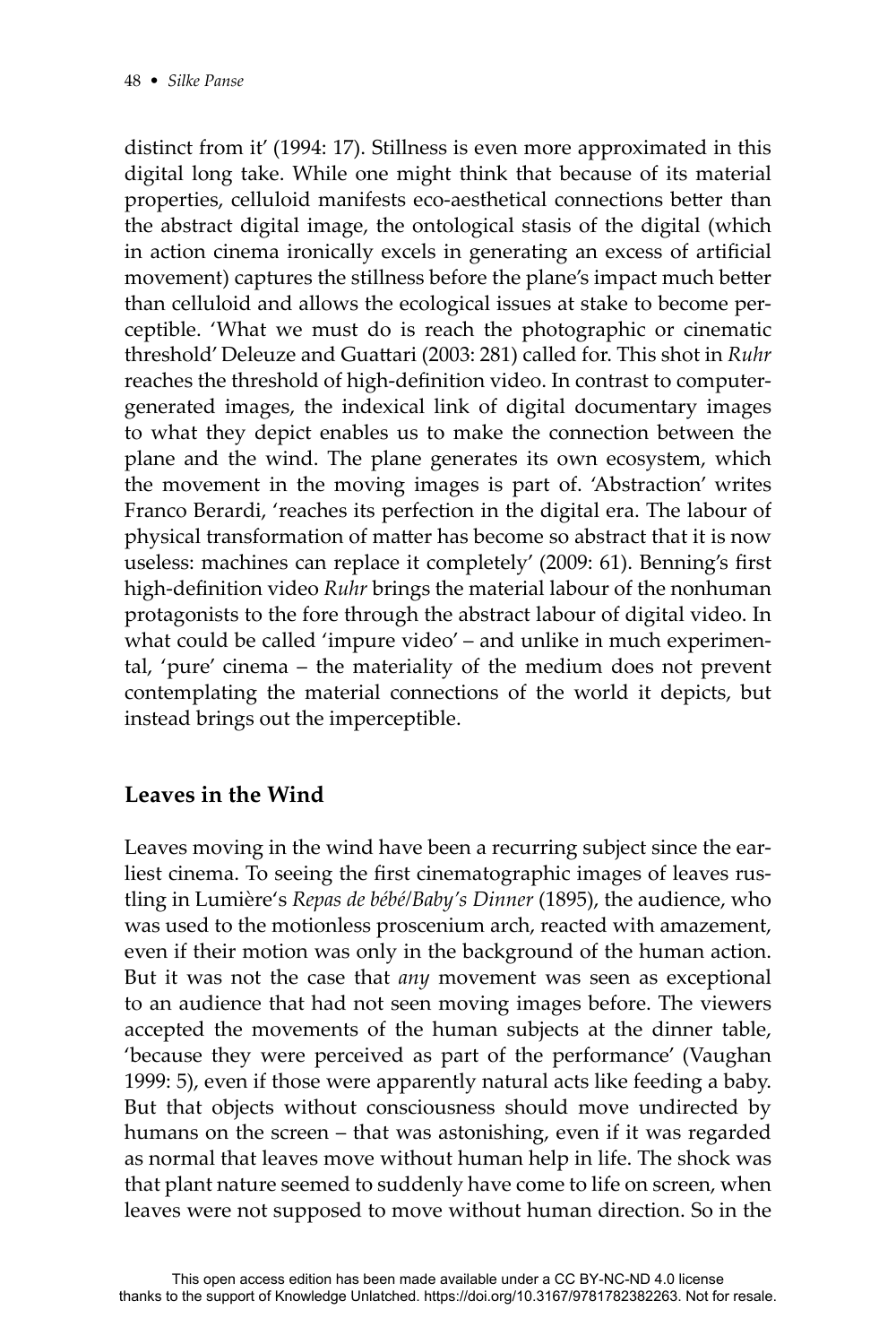reaction to the first moving images of moving nature, there was immediately a separation between what were regarded as natural objects and conscious human agency.

By the end of the 1940s, D.W. Griffith, known for non-leaf related human epics, complained that what is lacking in film are more images of wind in trees. But at the same time, 'after fifty years of cinematic realism' (Bazin 1997: 108) dominated by the legacy of Griffith's narrative tradition, André Bazin insists on a neorealism that shows much more than wind in trees: 'The cinema has come a long way since the heroic days when crowds were satisfied with the rough rendition of a branch quivering in the wind!' (ibid.). He believed that cinema should show humans in their environment, which is far more than merely a branch in the wind. To show a character's environment 'in a given place at a given time' (Bazin 1967: 50) was essential. But are we only looking at an environment in the image, or is the image regarded as part of the environment?

The question of what force is moving the leaves defines the relation between human, nature and the supernatural and decides if that between humans, nature and the moving image is one of transcendence or immanence. Wind in leaves is often cast as supernatural in the movies. In a fiction film, where humans arguably attempt to direct everything, botanical nature must be seen to be directed too. It cannot be that nature moves by itself, it must be moved by something supernatural. The difference of these documentary cutaways to leaves in the wind is legitimised, within the reasoning of the fiction film, by the otherness of the supernatural. Nature is either moved by a transcending higher consciousness or is itself the transcending entity. Nature can only turn against humans, because it is regarded as separate from them. Wind in trees in fiction films often announces either a good or a bad supernatural force. In *The Holiday* (2006), leaves in the wind denote the magic of romance. In the case of nonhuman, botanical nature fighting back against humans in *The Happening* (2008), nature itself is the transcending force and wind – mostly noticed when in trees – is the way plants transmit neurotoxins which make humans eradicate themselves. In the *Final Destination* franchise, wind in trees (and wind generally) announces the presence of death. Here nature is merely a conduit that is transcended by the supernatural.

The Catholic Bazin believed in the continuation between the world in front of the camera and that of the cinema, through the long take and the long shot, as a transcending act of spiritual oneness between humans, their environment and God. He would have opposed the casting of nature in service of a story, objecting that 'the sheep wore around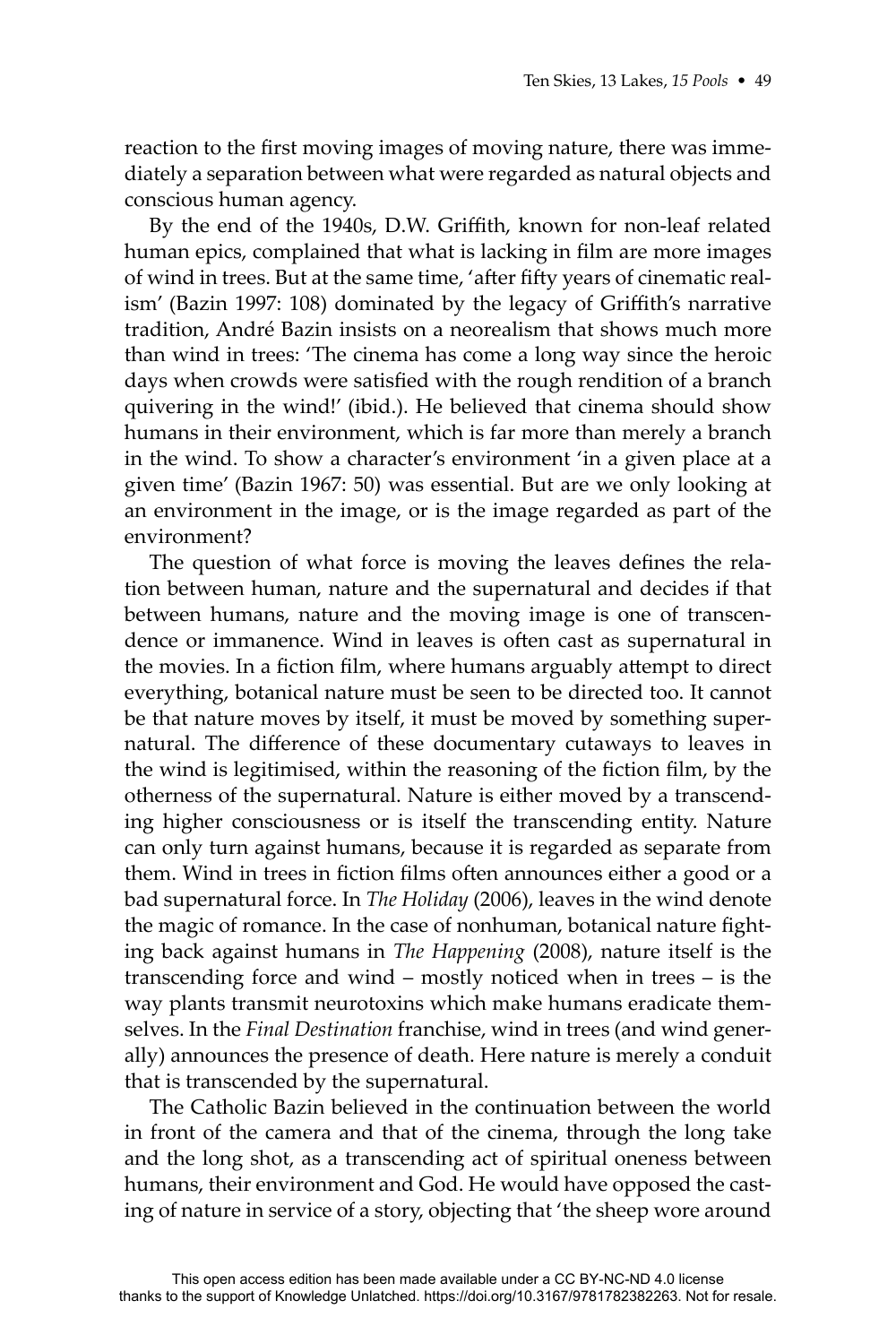their necks the imaginary ribbon of the plot' (1997: 107) – even for a story that tells of transcendence. Bazin praised the cinematographic image for a 'natural automatism' (Wollen 1982: 118) that is devoid of human subjectivity – unlike painting which involves the human hand – and 'affects us like a phenomenon in nature, like a flower or a snowflake' (Bazin 1967: 13). For Bazin, the image is natural because it is automatically generated without human agency. But by saying that there is no subjectivity in nature and in the photographic image, and that only humans express subjectivity, Bazin separates humans from nature as well as from the image. While the character in the image is part of 'the natural image of the world' (ibid.: 15), Bazin's vision of a natural image excludes man from its production. Peter Wollen describes Bazin's ontology as such: 'the work of art is returned to an integral objecthood of nature, existing as a pure being' (1982: 193). Thereby, 'the being of the pro-filmic event (the objects within the camera's field of vision) was transferred to the being of the film itself' (ibid.: 189). So while Bazin would have rejected 'pure film' for its emphasis on form, he endorsed 'pure being' and this depends on the separation of the film, as part of nature, from its human creator.

Therefore, a Bazinian cinema is not necessarily eco-aesthetical (and neither is the long take *per se*; the highly stylized opening tracking shot of the fiction film *Touch of Evil* [1958], for example, might be a long take, which Bazin praises [1967: 34], but it is not eco-aesthetical). Bazin appreciates a neorealist cinema of recognition that is based on identity: 'a reality that everyone . . . personally recognises' (1997: 108). Since one can only recognise what one knew before, Bazin values film for being a repetition of a reality, an 'ontological identity between the object and its photographic image' (1971: 98). But this identity relies upon a separation of life in the image from that outside of it, a separation of the naturalness of the image from the subjectivity of its human producer. This is why for Bazin, it was reasonable that the documentary quality of images, which he valued, was contained in a fiction film where what is in front of the camera is a world that is treated differently to the one behind and around it. In a documentary context of image generation, the 'ontological identity' might have been too mutable: 'Meaning resided in the pro-filmic event' (Wollen 1982: 205), in the event as a copy unaltered by human agency. This 'cinema whose essence was elsewhere, in the pro-filmic event' (ibid.: 191) only accounts for what is in front of the camera, not for the camera's exo-filmic environment, which encompasses the camera and its human operator as part of its environment. The separation between the pro-filmic world and that around the camera and outside the frame is based on the identity of the image and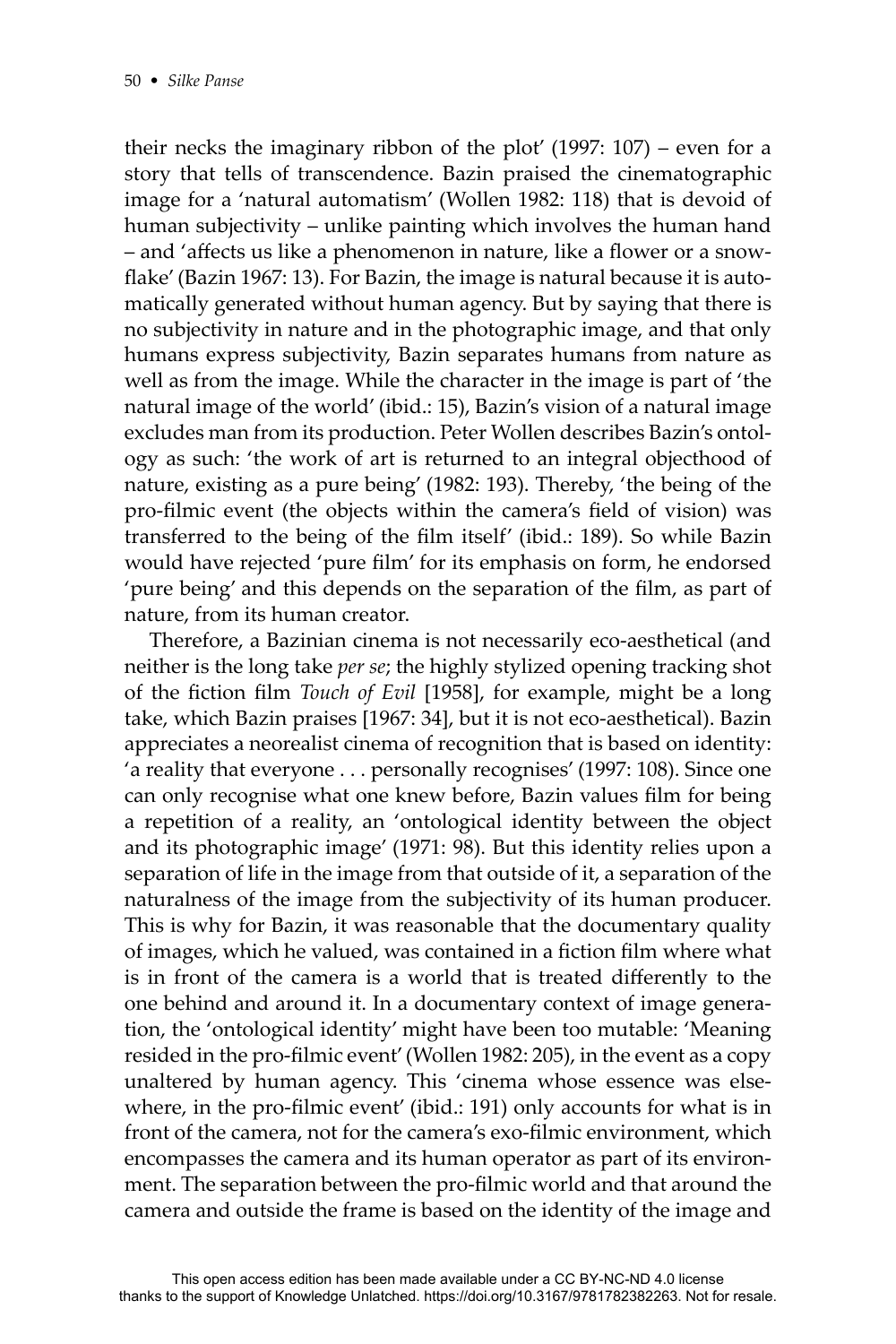the model. It occludes the immanence of the human outside the image to the film, the video or the file, and the filmed material. Despite his rejection of scientific fragmentation, Bazin sees and seeks a reality that is unaffected by who is looking at it and filming it and centres only on the visible to the exclusion of imperceptible material relations. There is no immanence in this ontology.

In contrast to Bazin's cinema of recognition, Benning's films make us aware of what we cannot perceive, and generate thoughts we cannot recognise. By excluding his personal subjectivity and by looking at the world, however, Benning's documentaries do reveal something of reality in the Bazinian sense. His long takes, which allow the complexity and multiplicity of relations to grow in thought, can also be regarded as Bazinian, since they are 'based on a respect for the continuity of dramatic space and, of course, its duration' (Bazin 1967: 34). But Benning takes the Bazinian long take forward into eco-aesthetics through the immanence of video to the world and that of relations outside of the frame to the image. Only if we think that we are part of the generation of the image can we think of moving images eco-aesthetically and ecologically. In eco-aesthetics, moving images are part of the world and its material processes. In the plane of immanence, there is no 'pro-filmic'.

There is a subsection of artists' films of planes filmed through leaves in the wind. Guy Sherwin's *Filter Beds* (1990–1998) features impressions of long grass and branches with planes flying in the distance. But through self-conscious play with the focus and editing that fragments the space, the images all point back to the artist as the one whose subjective impressions they are. They are predominantly about the aesthetics of reading an environment through film. The artist here is not part of the environment which serves as his material. If we follow Bazin's assertion that the image is the model, then this kind of experimental cinema cuts up the world.

Conversely, while the cuts of Helga Fanderl's three-minute-long Super 8 film *Airplanes II* (2006) follow in quick succession, making the film appear more fragmented, the images as well as their human operator are firmly planted in the ground. Each shot trails a plane as it flies behind the foliage, shot from the same position. Because the film is edited in the camera, there is a connection between the film and what is being filmed, and we are aware that each plane flying behind the trees is a different plane and that these are not copies of the same shot duplicated in postproduction. Because the camera follows the planes in the background, the trees in the foreground get blurred and the images assume a dramatic and painterly viscerality, but they are still connected with what is filmed. Since Fanderl traces the planes from directly below,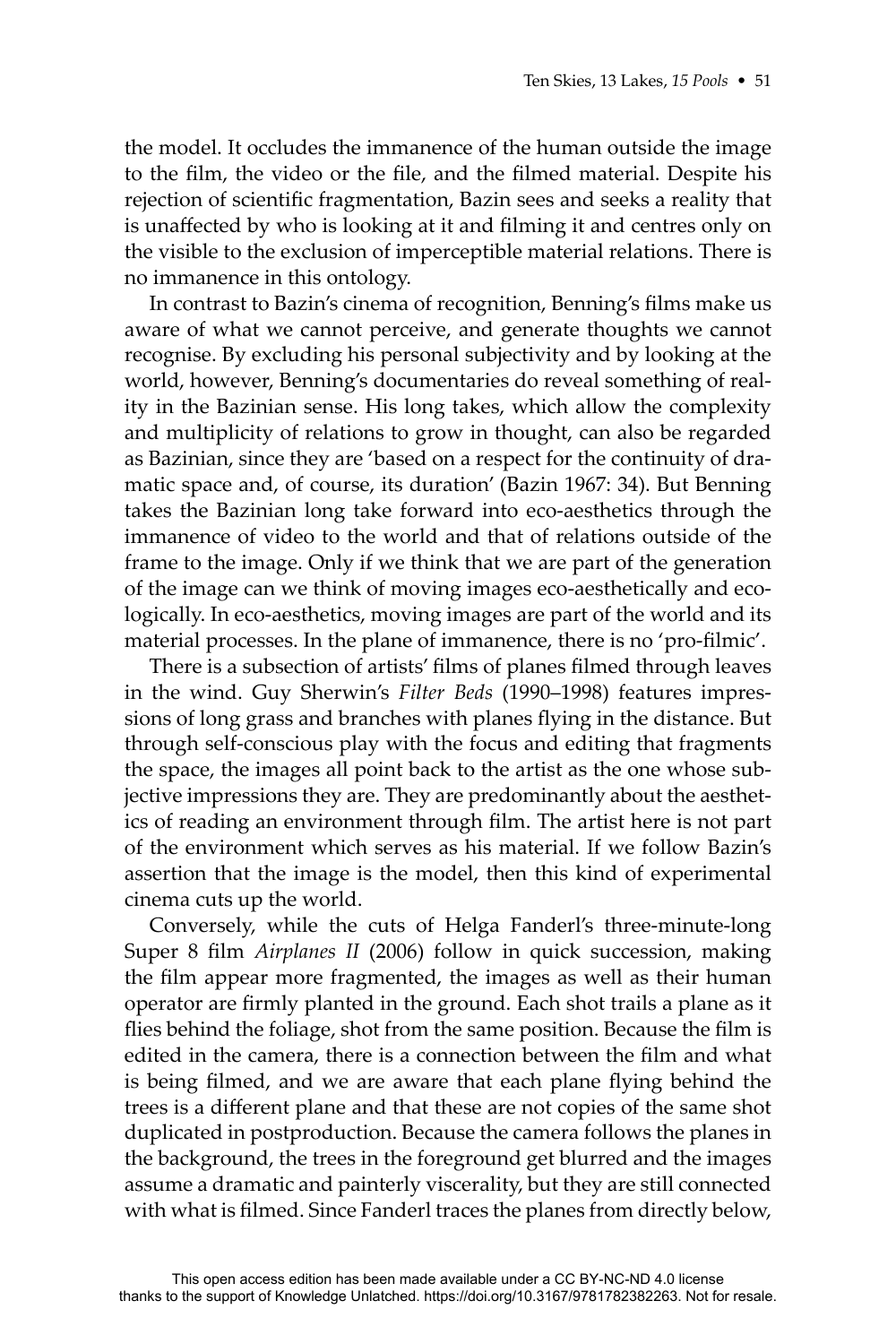they go downwards from the top to the bottom of the image in the brief period they are captured. Therefore we repeatedly see a plane going down in the image, even though it continues to fly upwards. Fanderl's position is that of a human as part of the environment, struggling to see and understand it. The stuttering images, the many edits of what looks the same, but actually is a different plane, are like repeated attempts to get looking at the world right. Fanderl's decision to edit in the camera and not to leave her spot shows a determined insistence on the site and on the relation of the human to her environment as a location she (and we) cannot escape. Rather than cutting up life through film, her films transform, as she writes, 'fragments of real life into a cinematic form of existence' (2010: 18).

The appreciation of leaf action predates film as well as video. Ralph Waldo Emerson wrote: 'The waving of the boughs in the storm, is new to me and old. It takes me by surprise and yet is unknown. Its effect is like that of a higher thought or a better emotion coming over me, when I deemed I was thinking justly or doing right' (1836: 13–14). Just when we thought we were doing right with watching boughs wave on celluloid, we have to admit that they stop moving better in high definition. Contrary to Griffith's desire for more wind in more trees – 'What the modern movie lacks is beauty, the beauty of the moving wind in the trees', because 'we have lost beauty' (Goodman 1961: 11) – the wind in Benning's trees is not merely about aesthetic beauty. Contrary to fiction films, the leaves are not moved by a supernatural force. Unlike Bazin's claim that the cinematographic image contributes to 'natural creation' (1967: 15), documentary eco-aesthetics problematise what is natural in what is created. *Ruhr* reveals the wind as the result of human action. It is humans who are (indirectly) moving the leaves. The airplane in the plane of immanence offers no line of flight (what Deleuze calls a way out). Nothing is transcended.

## **Impure Landscape in Impure Film**

Perhaps because landscapes have been the subject of paintings for longer than they have of moving images, art history has so far advanced a more complex take on them than film studies. Art distinguishes between pure landscape (figurative, but without human figures) and pure painting (which is abstract). (Benning's documentaries of land are what in painting would be called figurative and in film realist.) Since what is pure about painting is abstract, and what is pure about landscape is figurative, there cannot be a pure landscape painting. But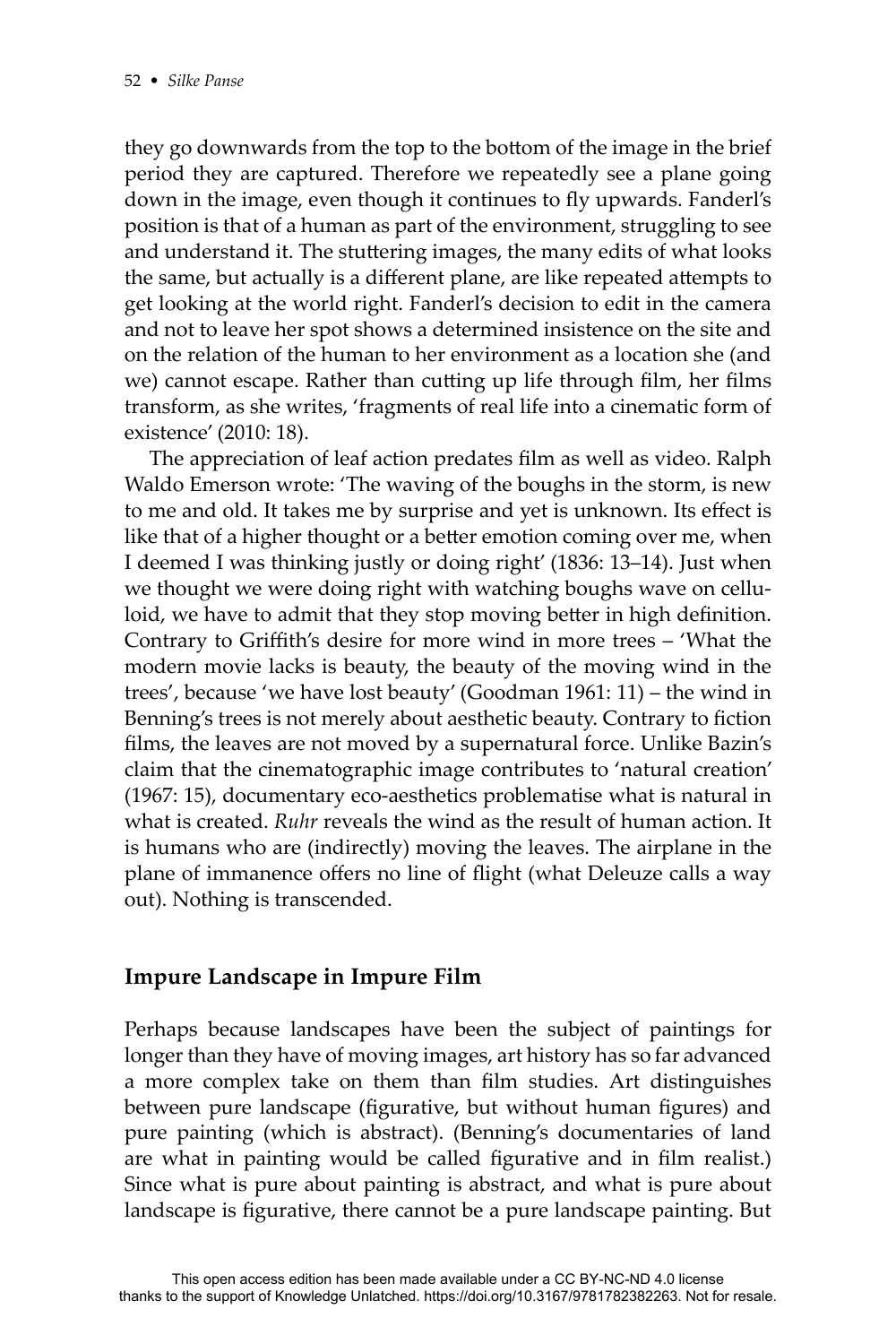the automatic realism of the indexical moving image makes pure landscape film possible. This might be the reason why, whereas art history has moved beyond the idea of pure landscape painting, film scholarship still invokes these purist modes. In *Landscape and Film,* referring to Kenneth Clark's *Landscape into Art* from 1949, Martin Lefebvre repeats the notion of a pure, 'autonomous landscape' (Lefebvre 2006: 23) separated from humans and their narratives. In order to uphold this autonomous space in cinema, not only are landscape aesthetics disconnected from land materiality, but also space from time: 'time itself (the film, the story) is arrested in order to deliver to our view a space' (ibid.: 52). Developed in response to fiction film, time is equated with narrative, and narrative with story. Presuming that if there is no story nothing happens, landscape in film is marked as 'a space freed from eventhood' (ibid.: 22) that excludes organic and inorganic material events. Without the predetermined narrative of the film, time is cast as frozen in *temps mort*. In the opposition between watching either pure landscape in order 'to contemplate the filmic spectacle' (ibid.: 29), or anthropocentric narratives, contemplation is likened to spectacle, as though the extraordinary explosions of an action movie are like nothing happening on an ordinary lake for ten minutes in a documentary. This binary approach is obviously in contrast to Benning's, whose non-narrative films of land allow for the self-generation of narratives and who determines that there is no difference between narrative and contemplation: we cannot escape generating narratives even if we just look at the sky.<sup>7</sup> To cast landscape as an 'extra-diegetic space lacking narrative function' (ibid.: 33, 44), conceals the narratives that are already taking place in constructing the land.

What Lefebrvre reads as dead, Deleuze sees as the condition of modern cinema: 'the pure and direct images of time', an 'unalterated form filled by change' (1994: 17). Benning finds that 'You can't show nothing by looking at something for five seconds'.<sup>8</sup> You have to show nothing for longer. The sameness in the structure of Benning's films makes sure that the images start off with the same chance, such as in one shot length for all. When asked if the pared-down aesthetics and structural simplicity of his films match the low income economics they depict,<sup>9</sup> Benning does not see the conditions of poverty merely as a lack but decisively registers minor environments that are usually not looked at for any length of time. Poverty is not a term that applies to nature. There is no poor nature, or as Ruskin wrote: 'The sky is for all' (1913: 217).

Pure landscape depends on the separation from its human environment. While the land is owned, the landscape is not. Landscape is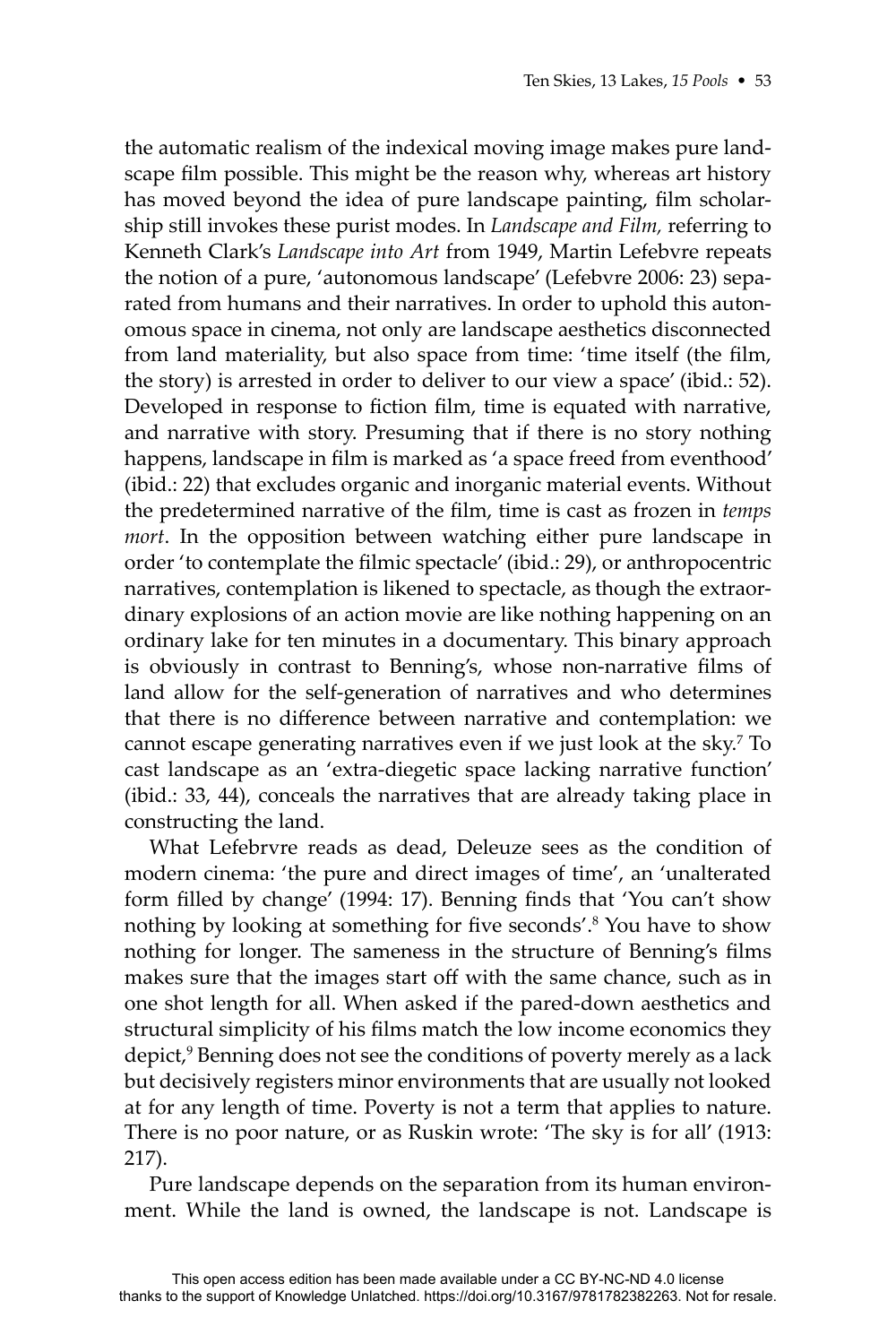the view of the land. In 1836, Emerson, like the swimmer, observed how land is private property: 'Miller owns this field, Locke that, and Manning the woodland beyond, but none of them owns the landscape' (1836: 11). For Emerson, looking at the view of the land, finding his 'head bathed in air' (ibid.: 13) – not water – was enough. Instead of traversing the land defined by structures, like the swimmer over a century later, Emerson sought the totality of an overview through a part of himself: 'I become a transparent eye-ball. I am nothing. I see all' (ibid.). Unlike the dehumanised reduction of the human to an eye in structural film – as in Snow's camera machine in *La Région Centrale* – and much of film scholarship's association of landscape with emotional detachment (Lefebrvre 2006) as well as the visual distance of the long shot, Emerson's relationship to nature does not rely on spiritual distance, but – like that of Bazin – on a metaphysical harmony between man, nature and God: 'The currents of the Universal Being circulate through me; I am part or particle of God' (1836: 13). What circulates through man, though, cannot have been shaped by him, states Emerson. For all the circulation, there is no immanence. Only the supernatural creates nature. This circulation only goes in one direction; there is no accounting for mutuality. What 'distinguishes the stick of timber of the woodcutter from the tree of the poet' (ibid.: 10) is that the wooden stick is a natural object that has lost its poetic integrity by having been worked on by man for man. Only nature not worked upon inspires artistic work: 'you cannot freely admire a noble landscape, if labourers are digging in the field hard by' (ibid.: 81). An image of the land is especially not a landscape, if someone works in it (Mitchell 1994: 14). Emerson wrote that 'the greatest delights which the fields and woods minister, is the suggestion of an occult relation between man and the vegetable ... They nod to me and I to them' (1836: 13), vegetable at the time being a synonym for plants. W.J.T. Mitchell explains: '"Landscape" must represent itself, then, as the antithesis of "land," as an "ideal estate," quite independent of "real estate"' (Mitchell 1994: 15). Therefore, the land is not depicted in a landscape. While Benning is said to make landscape films, they are, in fact, films of land.

In eco-aesthetics, the image cannot be separated from its material connections to the world, nor the workers' activities from the image of the land they maintain. Benning's films are post-structural and materialist documentaries not in terms of the materiality of the film or of a historical materialist reading, but with an emphasis on the immanence of referential diversity that goes beyond the self-reflexive explorations of experimental landscape film that are often a record of their own making. Benning's impure moving images allow connections to emerge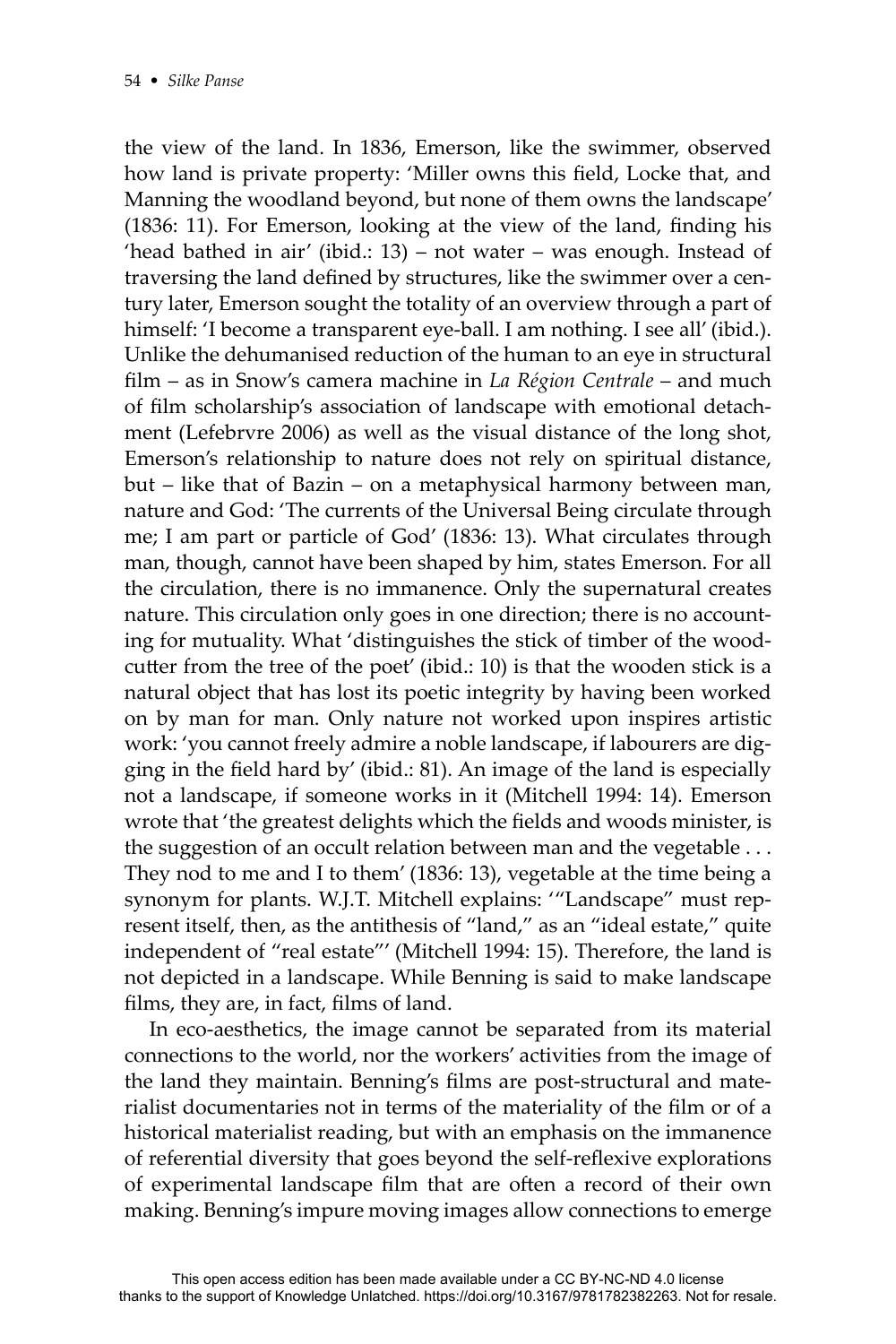that are not merely aesthetical. In contrast to eco-documentaries that show us what we usually do not see, Benning's documentaries show us that we cannot see everything and that not everything can be seen. They are eco-aesthetical because they are not simply about the here and now of centred perception, and because they play with how we do not see where something comes from, where it goes and even what it is that we are seeing.

#### **Land Film**

How can a work be a part of the world, create a world (Massumi 2002: 173) and be a document of both? I would suggest that a work can only be in the world and generate a world *because* it is a document; because it does not repress its own singularites by repeating an original referent, be that as fiction or art. Perhaps we can apply Deleuze's suggestion of a description to Benning's documentary images: 'We recognise here the very specific genre of *description* which, . . . instead of being concerned with a supposedly distinct object constantly both absorbs and creates its own object' (1994: 68). Documentaries are most profound, in my view, when they are like this crystalline description.

Before Deleuze conceived of the crystal image of time in 1985, the land artist Robert Smithson saw the crystal as an image of frozen time and made the earth work *Spiral Jetty* (1970) in the Great Salt Lake of Utah. The jetty is covered in salt crystals and changes with its surroundings over time. Sometimes the land art becomes invisible as it is completely covered by the lake. The spiral shape of the whole jetty is supposed to mimic the structure of a crystal (Smithson 1996: 147). Smithson saw film itself as a spiral made up of frames (ibid.: 148). So, one would think that a durational film of the crystals of the jetty changing over time would be the ideal crystal image of time. However, these might be images of crystals in time, but they are not crystal images. *Casting a Glance* (2007) – Benning's film of Smithson's land art – is merely representing crystallisation by subordinating it to the identity of the concept in art. Whereas when looking at the lakes in *13 Lakes,* 'the actual image becomes virtual' (Deleuze 1994: 70); when looking at the lake that contains land art in *Casting a Glance*, the 'perpetual exchange between the virtual and the actual', which defines a crystal (Deleuze and Parnet 2007: 150), is ossified and the virtual has been frozen with the art concept.

Benning has been influenced by Smithson's emphasis on entropy, that is, an object in nature is declared a piece of art and then left to its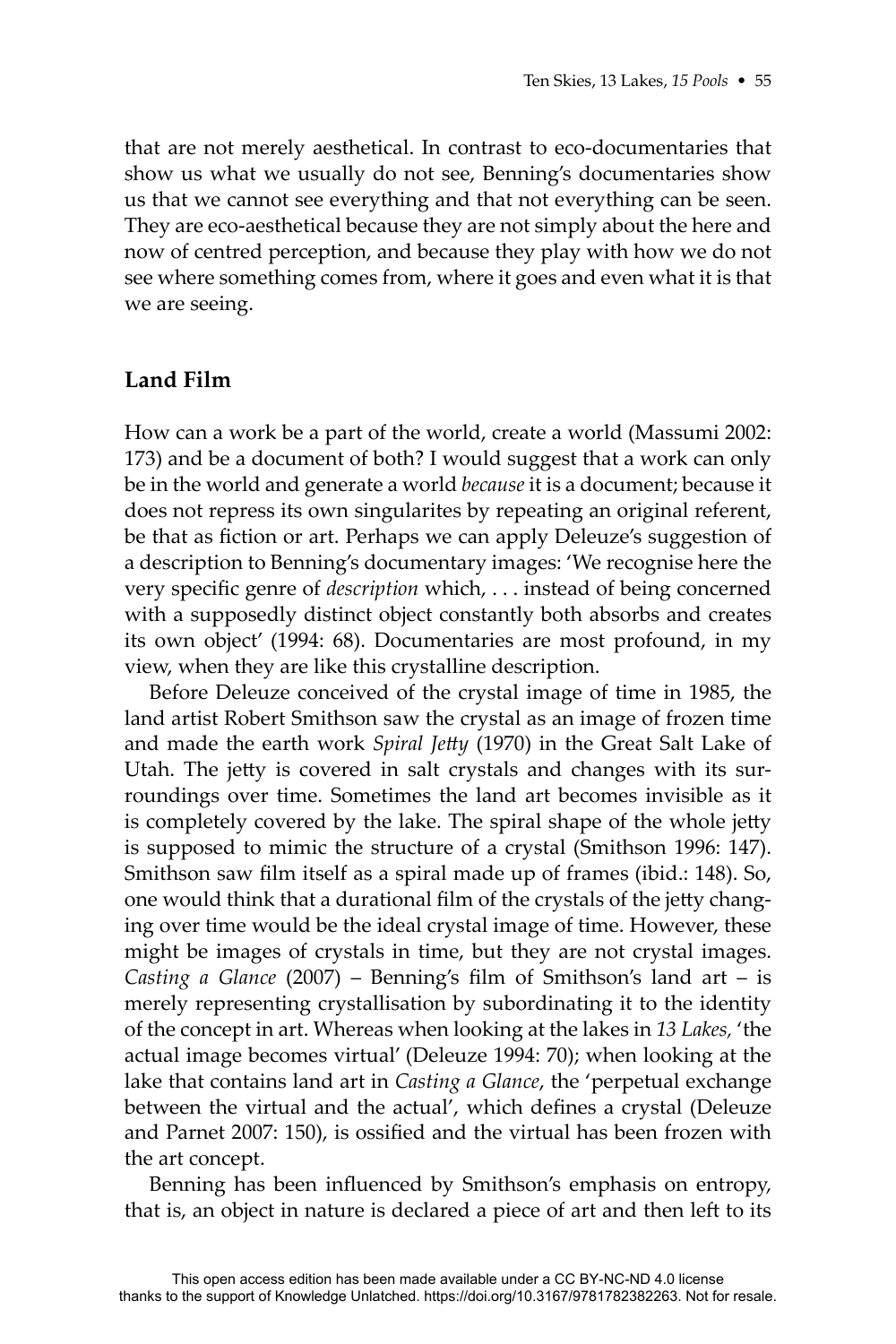own devices. This is followed by nature taking its course and humans negotiating the boundaries of the artwork. However, this comparison only allows for the one relation – that between art and nature – to be thematised. When we see the surface of a lake in *13 Lakes,* we are free to explore our thoughts in response to the images and sounds, but, even if we also only see the surface of a lake in *Casting a Glance,* they are tied down by the art that lies underneath despite us not seeing it. In the film, the jetty becomes ossified as art, and both film and art cease to be immanent. Deleuze describes how a still life with its presence and composition of objects 'which are wrapped up in themselves' (1994: 16) differs from an empty landscape without content. In *Casting a Glance,* the presence of land art turns moving images of land into a still life.

Because the concept is the only thing that distinguishes conceptual art from everything else, it is based on a repetition of the identical. In contrast to conceptual art, Deleuzean concepts are not about the identity of the concept. Following Deleuze and Guattari's rejection of conceptual art in *What is Philosophy?* and Deleuze's critique of the concept as a repetition of the same in *Difference and Repetition*, Smithson's land art has a confining effect in Benning's film of it, and Benning's other land films chime much more with Deleuze's cinema and Guattari's eco-sophy. In that sense, the concept of land art in its representation in film works against eco-aesthetics. *Casting a Glance* submits to the art it depicts by being about it. Land film therefore seems best when it films land and not land art – the lake and not the jetty.

#### **Notes**

- 1 The term 'eco-aesthetics' has been used by Rasheed Araeen in his manifesto 'Ecoaesthetics. A Manifesto for the Twenty-First Century', in which he opposes the 'transformation of land into art' (2009: 682) by the self-centred artist and suggests that 'art become part of living processes of productivity of the land itself as well as its inhabitants' (ibid: 682): art as part of the world rather than objects in institutions. This chapter develops the notion of 'ecoaesthetics' with respect to documentary film and video in the trajectory of the ecological philosophy of Félix Guattari who used the terms 'eco-logic' and 'eco-sophy' (2000), with the latter also being employed in a different manner by the deep ecologist Arne Naess.
- 2 Gilles Deleuze cites Marie-Christine Questerbert, *Cahiers du cinéma*, no. 296, January 1979 (Deleuze 1992: 230, fn. 21).
- 3 James Benning in the interview in chapter 3 of this volume (p. 66).
- 4 This was the gist of my response to Chris Darke's question following my paper 'Planes in the Plane of Immanence, or: Who or What Moves the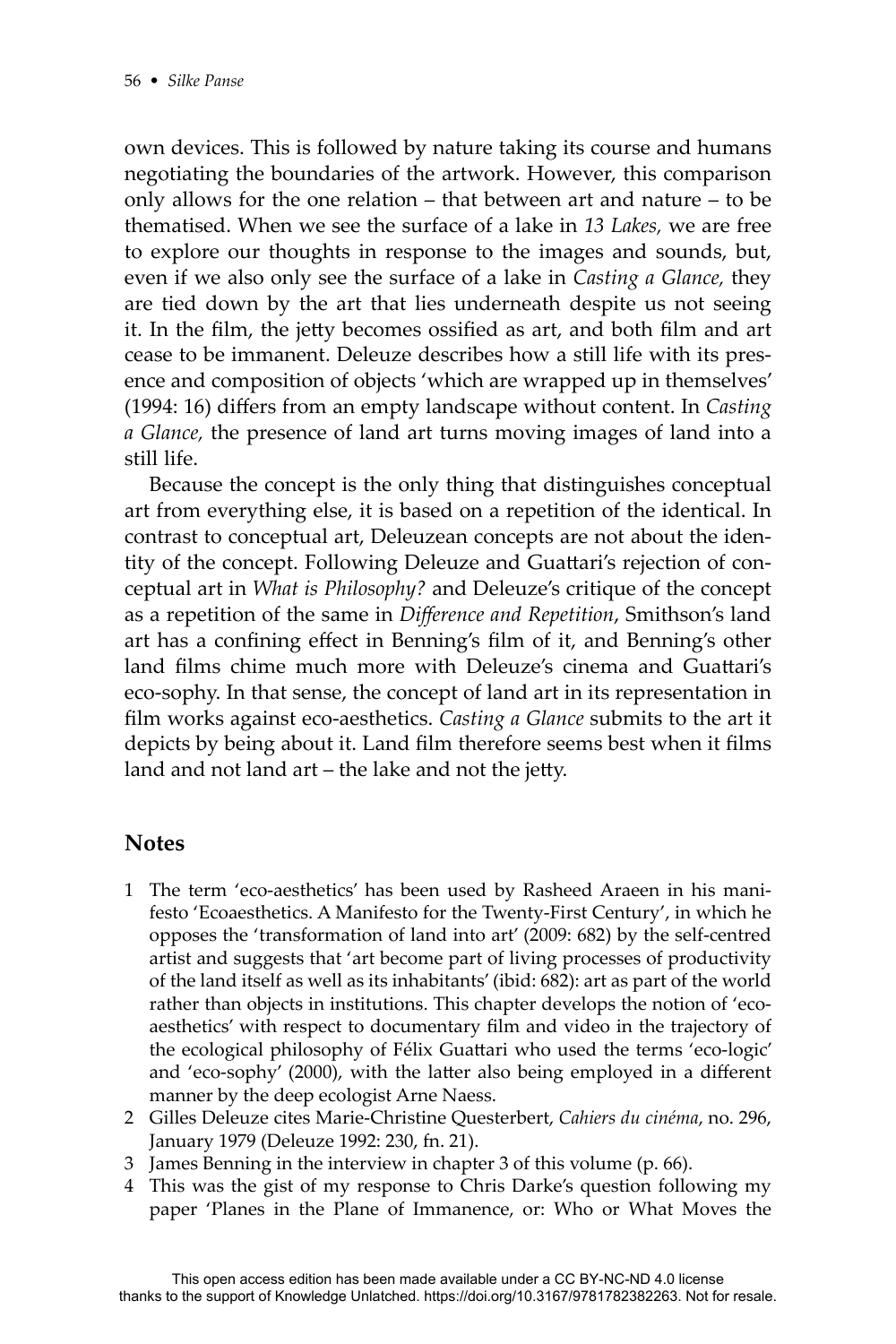Leaves?' at the symposium *Screening Nature: Flora, Fauna and the Moving Image*, Queen Mary, University of London, 18 May 2013.

- 5 David Suzuki says this in *Force of Nature* (Sturla Gunnarsson, Canada 2010).
- 6 Benning discusses the stasis of movement of the digital video image in the interview in chapter 3 of this volume (p. 61).
- 7 James Benning in the interview in chapter 3 of this volume.
- 8 Benning maintains that the viewer always creates narratives, in the interview in chapter 3 of this volume (p. 61).
- 9 Benning's answer to my question at the Q and A to his multimedia presentation 'Milwaukee to Lincoln, MT' at the *Visible Evidence XVI* conference, University of Southern California, 15 August 2009.

## **References**

*13 Lakes.* 2004. [Film]. Directed by J. Benning. U.S.A./Germany: Benning, Westdeutscher Rundfunk.

*Airplanes II*. 2001. [Film]. Directed by H. Fanderl. Germany/France.

Araeen, R. 2009. 'Ecoaesthetics. A Manifesto for the Twenty-First Century'. *Third Text*. 23.5 (September): pp. 679–84.

- Bazin, A. 1967. *What is Cinema*? *Volume I.* Berkeley and Los Angeles: University of California Press.
- ———. 1971. *What is Cinema? Volume II*. Berkeley and Los Angeles: University of California Press.
- ———. 1997. '*Farrebique* or the Paradox of Realism', in B. Cardullo (ed.), *Bazin at Work*. London: Routledge, pp. 103–8.
- Bennett, J. 2010. *Vibrant Matter: A Political Ecology of Things.* Durham, NC and London: Duke University Press.
- Berardi, F.B. 2009. *The Soul at Work. From Alienation to Autonomy*. Los Angeles: Semiotext(e).
- Canby, V. 1968. 'The Screen: Cross-County "Swimmer": Burt Lancaster Stars in Cheever Story', film review of *The Swimmer*, *New York Times*, 16 May. Retrieved 4 June 2012 from [http://movies.nytimes.com/movie/review?res=9](http://movies.nytimes.com/movie/review?res=9A06E1D9163AE134BC4E52DFB3668383679EDE) [A06E1D9163AE134BC4E52DFB3668383679EDE](http://movies.nytimes.com/movie/review?res=9A06E1D9163AE134BC4E52DFB3668383679EDE)
- *Casting a Glance.* 2007. [Film]. Directed by J. Benning. U.S.A.: Benning.
- Cheever, J. 1985. *The Stories of John Cheever.* New York: Ballantine Books.
- Clark, K. 1976 (1949). *Landscape into Art.* London: John Murray.
- Colebrook, C. 2006 (2005). 'The Space of Man: On the Specificity of Affect in Deleuze and Guattari', in I. Buchanan and G. Lambert (eds), *Deleuze and Space.* Edinburgh: Edinburgh University Press, pp. 189–206.
- Deleuze, G. 1990. The *Logic of Sense.* New York: Columbia University Press.
- ———. 1992 (1986). *Cinema 1. The Movement-Image*. London: The Athlone Press.
- ———. 1994 (1989). *Cinema 2. The Time-Image*. London: The Athlone Press.
- ———. 1997 (1994). *Difference and Repetition.* London: The Athlone Press.
- ———. 2001. *Pure Immanence: Essays on A Life*. New York: Zone Books.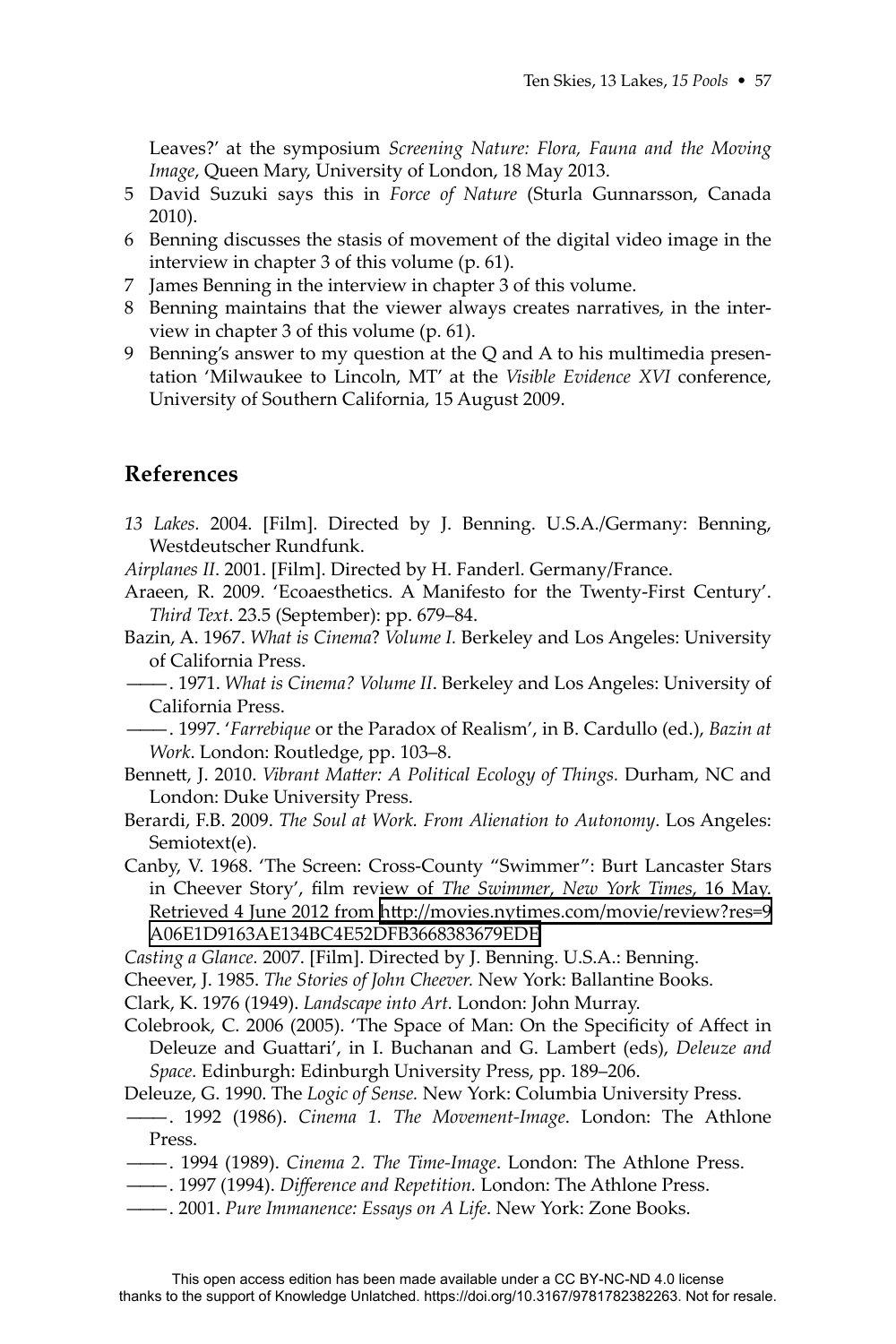- ———. 2004. *Desert Islands and Other Texts 1953–1974.* Los Angeles and New York: Semiotext(e).
- Deleuze, G. and F. Guattari. 2000 (1984). *Anti-Oedipus. Capitalism and Schizophrenia.* London: The Athlone Press.

———. 2003 (1988). *A Thousand Plateaus.* Minneapolis: University of Minnesota Press.

———. 2009 (1994). *What is Philosophy*? London and New York: Verso.

- Deleuze, G. and C. Parnet. 2007 (1987). *Dialogues II*. New York and Chichester: Columbia University Press.
- Emerson, R.W. 1986 (1836). *Nature*. Boston: James Munroe and Company.

Fanderl, H. 2010. 'Film Live'. *Sequence* 1: p. 18.

- *Filter Beds.* 1990–1998 [Film]. Directed by G. Sherwin. U.K.
- *Final Destination*. [Film]. 2000. Directed by J. Wong. U.S.A.: Zide/Perry Productions, Hard Eights Pictures.
- Goodman, E. 1961. *The Fifty-Year Decline and Fall of Hollywood.* New York: Simon and Schuster.
- Guattari, F. 2005 (2000). *The Three Ecologies*. London and New York: Continuum.

*The Happening*. 2008. [Film]. Directed by M. Night Shyamalan. U.S.A.: Twentieth Century Fox, Spyglass Entertainment, Blinding Edge Pictures, UTV Motion Pictures.

*The Holiday*. 2006. [Film]. Directed by N. Meyers. U.S.A.: Columbia Pictures, Universal Pictures, Relativity Media.

Ingram, D. 2012. 'The Aesthetics and Ethics of Eco-film Criticism', in S. Rust, S. Monani and S. Cubitt (eds.), *Ecocinema Theory and Practice*, AFI Film Readers. New York and London: Routledge, pp. 43–61.

James, D.E. 1989. *Allegories of Cinema: American Film in the Sixties*. Princeton: Princeton University Press.

Lefebvre, M. (ed.). 2006. *Landscape and Film*. New York and Abingdon: Routledge.

Lévi-Strauss, C. 1985. *The View from Afar*. Oxford: Blackwell.

MacDonald, S. 2004. 'Toward an Eco-Cinema'. *Interdisciplinary Studies in Literature and Environment* 11.2 (Summer): pp. 107–32.

———. 2005. *A Critical Cinema 5. Interviews with Independent Filmmakers.* Berkeley, Los Angeles and London: University of California Press.

Massumi, B. 2002. *Parables for the Virtual. Movement. Affect, Sensation*. Durham, NC: Duke University Press.

*La Région Centrale.* 1971 [Film]. Directed by M. Snow. Canada.

*Repas de bébé.* 1895. [Film]. Directed by Louis Lumière. France: Lumière.

- *Ruhr*. 2009. [Film]. Directed by J. Benning. Germany: ZDF/3sat, Schaf oder Scharf Film.
- Ruskin, J. 1913. *Modern Painters*. Volume 1. London: George Allen and Sons.
- Shellenberger, M. and T. Nordhaus. 2006. 'FAQ: Post-Environmentalism', in M. Andrews (ed.), *Land, Art. A Cultural Ecology Handbook*. London: Royal Society of Art and Arts Council, pp. 196-99.

Sitney, P.A. 1969. 'Structural Film'. *Film Culture* 47 (Summer), pp. 1–10.

———. 2002. *Visionary Film. The American Avant-Garde 1943–2000*. 3rd ed. Oxford: Oxford University Press.